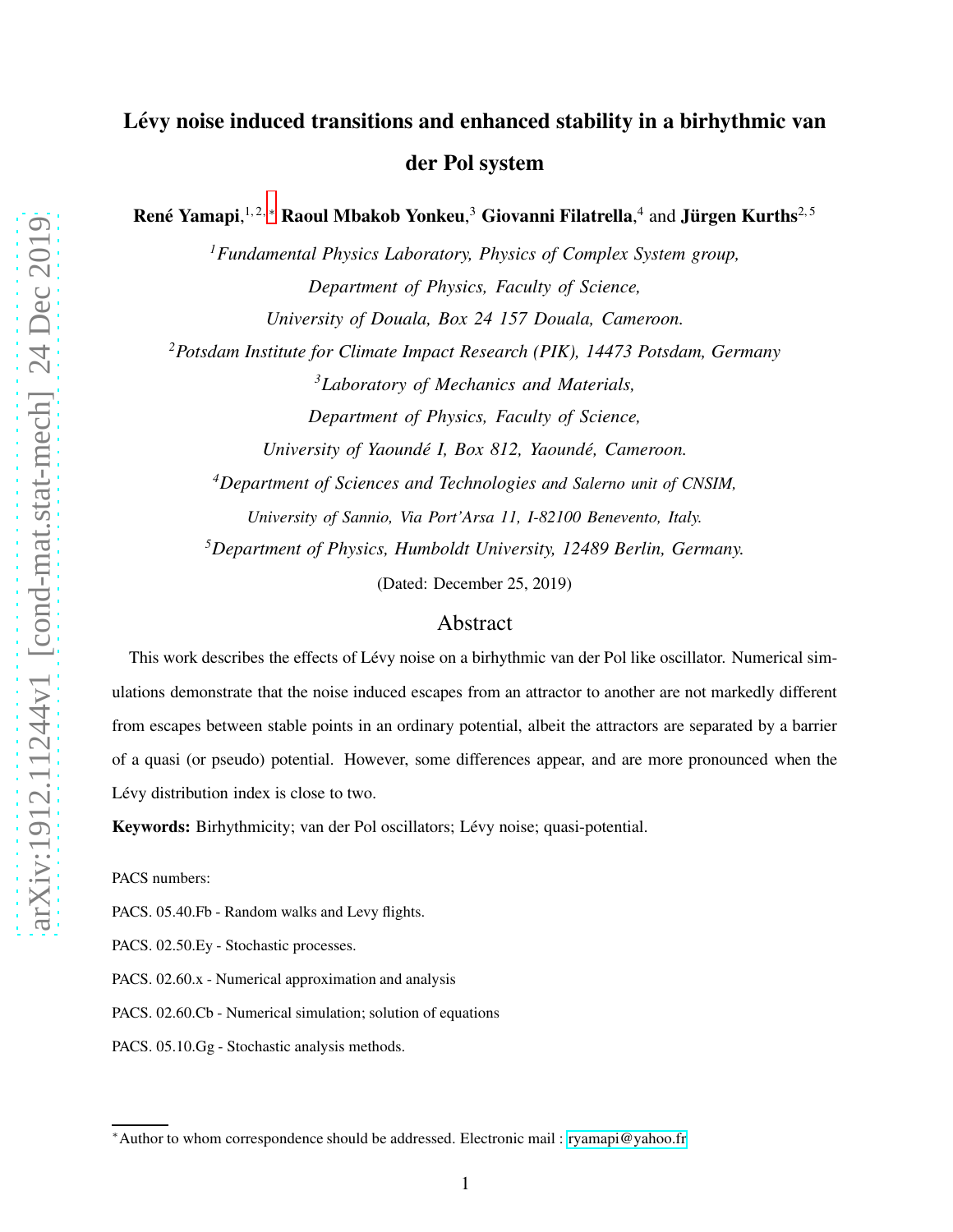## I. INTRODUCTION

Lévy noise is a preeminent example of non Gaussian noise. The underlying notion is that some noise sources or random signals are not characterized by a finite variance. Moreover, if one makes the further requirement that the noise distribution is stable, that is, it is the limit distribution of the sum of many random and identically distributed variables, the resulting distribution belongs to the family of Lévy functions, as a generalization of the central limit theorem [\[1\]](#page-18-0). The presence of anomalous, that is non thermal (Gaussian) noise is widely recognized in physical systems and practical devices. In the natural world, L´evy noise has been modeled for most different systems, from predator-pray [\[2\]](#page-18-1). Quite naturally, Lévy noise often appears in telecommunications and networks [\[3\]](#page-18-2) where noise (from diverse sources as atmospheric disturbances, relay contacts, electromagnetic devices, electronic apparatus, transportation systems, switching transients, and accidental hits in telephone lines [\[4\]](#page-18-3)) can exhibit impulsive and Lévy-type characteristics. In mechanical systems, Lévy fluctuations have been also used to describe vibration data in industrial bearings  $[5-7]$  $[5-7]$ . Another example of the relevance of anomalous distributions in material issues has been proposed in photoluminescence experiments of moderately doped n-InP samples [\[8\]](#page-18-6), and the presence of Lévy flights could prove to have an impact on the design of some optoelectronic devices [\[9\]](#page-18-7). On the fundamental side Lévy processes can reveal the properties in the electron transport [\[10](#page-18-8)] and optical properties [\[11](#page-18-9)[–13\]](#page-18-10) of semiconducting nanocrystals quantum dots. Transport properties can be connected with Lévy superdiffusion [\[14](#page-18-11)], *e.g.* in the quasiballistic heat conduction [\[15,](#page-18-12) [16\]](#page-18-13).

A special role is played by Lévy noise in oscillators. Most important for the electrical power grid is the noise from wind turbines rotation parts [\[17](#page-18-14)], that can severely affect the infrastructure stability. Also in superconducting active oscillators as superconducting Josephson junctions [\[18](#page-18-15)]: Lévy noise has been advocated, for example, in graphene based devices in the form of rare jumps of the voltage response of such non linear oscillator [\[19](#page-19-0)] or when the electron-electron interaction of the graphene under the effects of a laser source, gives rise to a random walk with Lévy flights distribution [\[20\]](#page-19-1). In nonlinear oscillators the effect of Lévy noise, and indeed of Gaussian noise as well, is subtle, in the sense that the stable solution is a dynamical attractor. When this is the case, and the force cannot be derived as the gradient of a potential function, the problem of the stability cannot be deduced from the standard escape from a potential well, characterized by an *Arrhenius* behavior of the lifetime (as a function of the noise intensity). However, an alternative approach based on the concept an effective potential (a pseudo, or quasi-potential) has proved effective to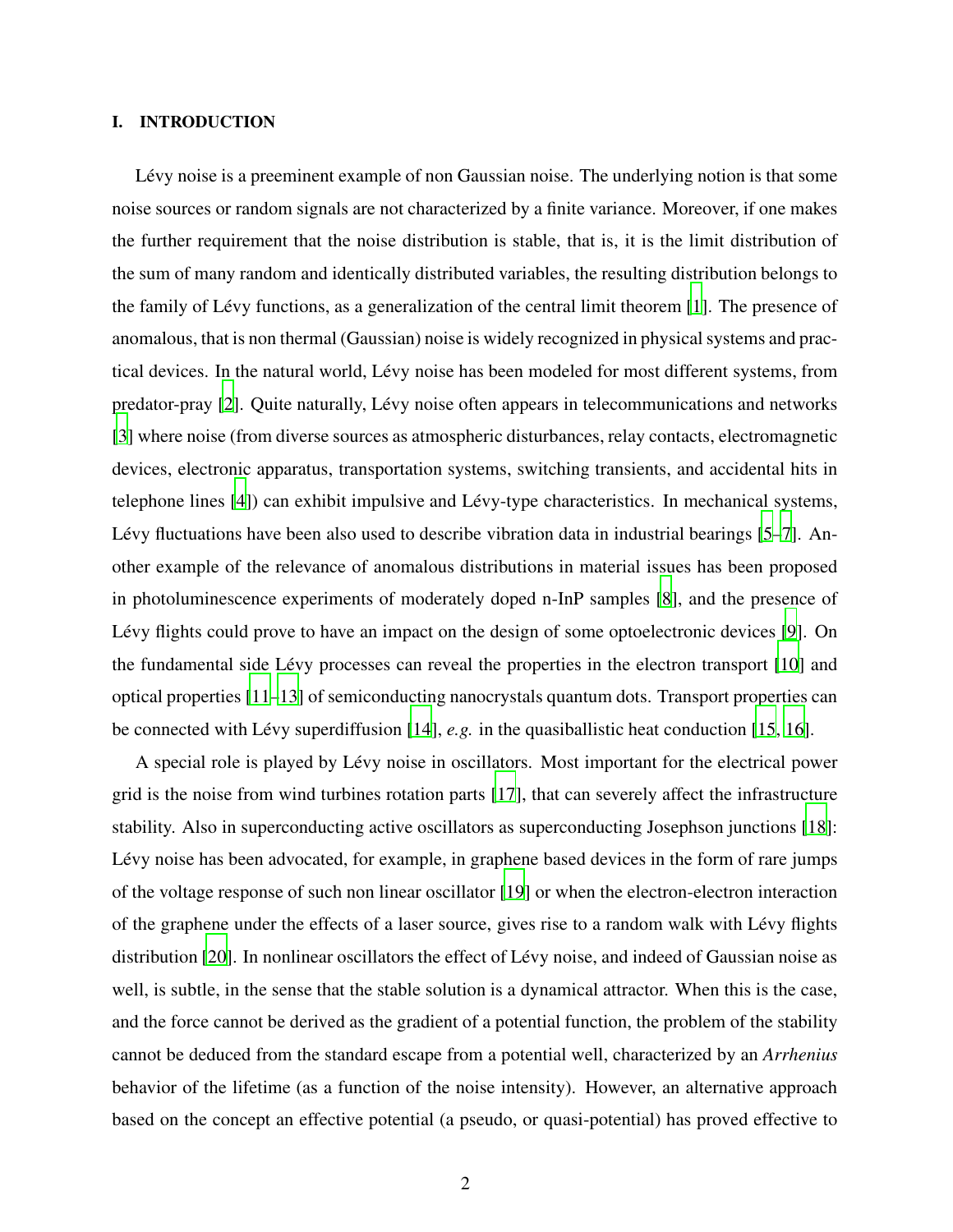treat the consequences of noise on the metastable periodic attractor for nonlinear oscillators as Josephson junctions [\[21](#page-19-2)[–23\]](#page-19-3) and for van der Pol birhythmic oscillators [\[24](#page-19-4)[–26\]](#page-19-5), also in the pres-ence of correlated noise [\[27](#page-19-6)]. It is therefore quite natural to imagine to extend the theory of Lévy noise induced escapes from ordinary potentials [\[28](#page-19-7), [29](#page-19-8)] to quasi-potentials for birhythmic van der Pol like systems. In doing so, one follows in the essence the approachh (for monorhythmic systems) already employed using the principle of minimum action [\[30](#page-19-9), [31\]](#page-19-10), that describes a numerical method to derive the quasi-potential for a non gradient system. The conceptual difficulty to follow this line of reasoning is that the distance rather than the energy barrier matters. Moreover, this line of research is numerically heavy. An analytic approach has been presented for the ordinary, non birhythmic, van der Pol system (with Lévy noise) [\[32](#page-19-11)], and also extended to a birhythmic system [\[33\]](#page-19-12).

In this work we use the numerical method already employed for Gaussian noise, that is to revert the logic of the escape time in the presence of Lévy noise [\[57,](#page-21-0) [58\]](#page-21-1). In doing so one wishes to determine if the quasi-potential concept is applicable to birhythmic system, and the limits of the applicability of such concept. Also, one wishes to ascertain if numerical simulations can carry information about the theoretical estimates of the features of escapes from ordinary potentials, for instance the dependence of the escape times on the Lévy index,  $a$ .

The paper is organized as follows. Sect.II describes the birhythmic van der Pol system driven by Lévy noise and the algorithm of the numerical simulations. After the description of the main features of the deterministic birhythmic van der Pol oscillator and the parameter region where birhytmicity appears. The Lévy's process and numerical algorithm conclude this section. In Sect. III, we focus on numerical computed escape rates and the algorithm to generate random L´evy noise and to integrate the stochastic differential equation. For low noise regime, the Arrhenius factor (*i.e.*, the relation between the escape time  $T_{esc}$  and the noise intensity D) allows to determine an effective activation energy barrier  $\Delta U$  from the slope of the linear part of the variation in the escape time versus the inverse noise intensity. Section IV is devoted to conclusions.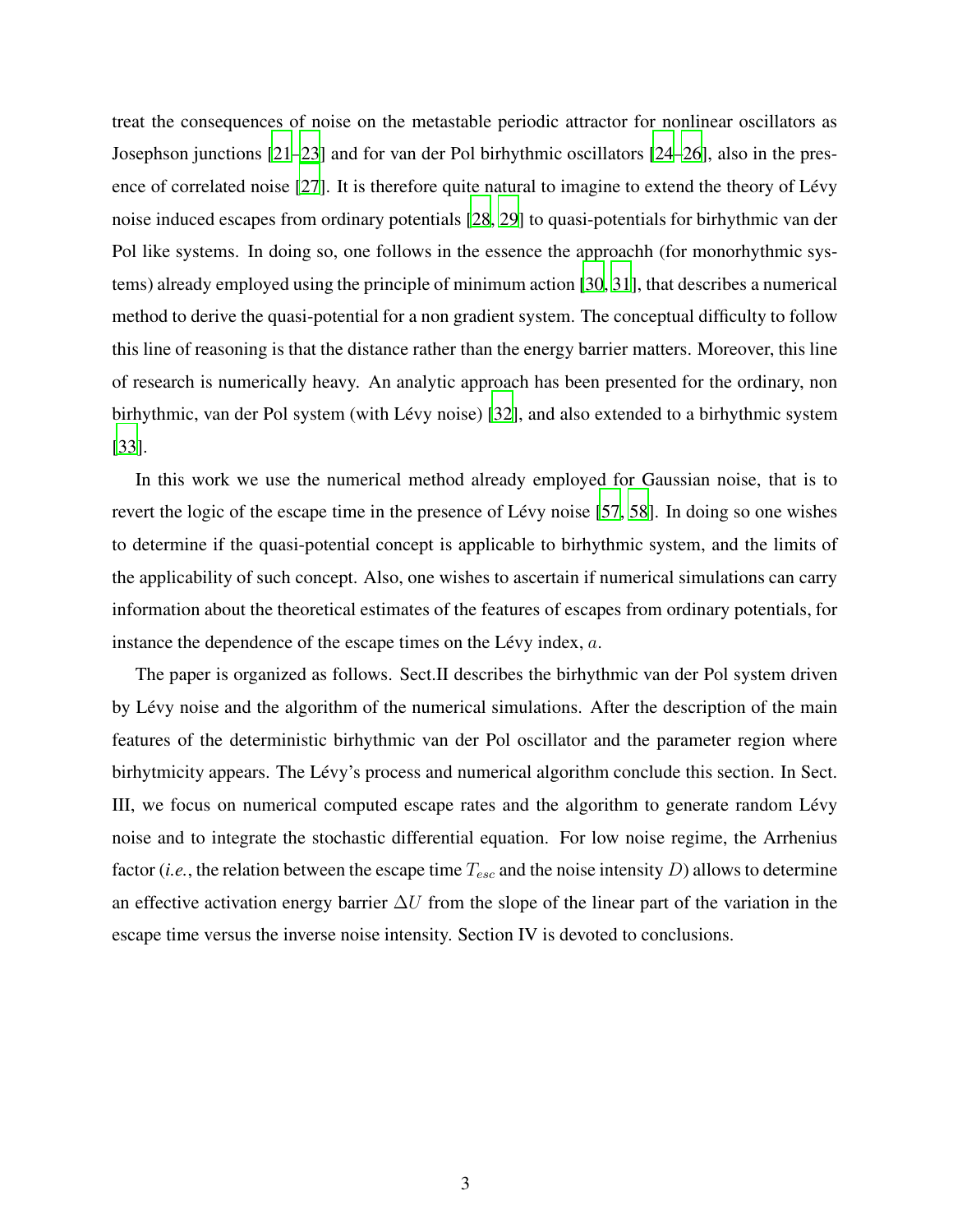## II. THE STOCHASTIC BIRHYTHMIC SYSTEM AND LEVY'S PROCESS

#### A. The birhythmic van der Pol system

The model considered is a van der Pol-like oscillator with a nonlinear function of higher polynomial order described by the following nonlinear equation (overdots as usual stand for the derivative with respect to time)

<span id="page-3-0"></span>
$$
\ddot{x} - \mu \left( 1 - x^2 + \alpha x^4 - \beta x^6 \right) \dot{x} + x = 0,\tag{1}
$$

where the quantities  $\alpha$  and  $\beta$  are positive parameters indicate the system behavior to a ferroelectric instability compared with its electrical resistance, while  $\mu$  is a positive parameter that tunes nonlinearity [\[34](#page-19-13)[–37\]](#page-20-0). Eq. [\(1\)](#page-3-0) describes several dynamic systems, ranging from physics to engineering and biochemistry [\[37](#page-20-0)[–39\]](#page-20-1). In particular Eq. [\(1\)](#page-3-0) seems to be more appropriate for some biological processes than the classical van der Pol oscillator, as shown by Kaiser in Ref. [\[40](#page-20-2)]. When employed to model biochemical systems, namely the enzymatic-substrate reactions,  $x$  in Eq. [\(1\)](#page-3-0) is proportional to the population of enzyme molecules in the excited polar state. Model [\(1\)](#page-3-0) is therefore a prototype for self-sustained systems and exhibits some interesting features of nonlinear dynamical systems; for instance Ref. [\[34](#page-19-13), [35](#page-20-3)] have analyzed the super-harmonic resonance structure and have found symmetry-breaking crisis and intermittency. The nonlinear dynamics and the synchronization process of two such systems have been recently investigated in Ref. [\[36](#page-20-4), [37](#page-20-0)], while the possibility that introducing an active control of chaos can be tamed for an appropriate choice of the coupling parameters has been considered in Ref. [\[38](#page-20-5)]. Recently, we have found in ref. [\[27\]](#page-19-6) the effects of external excitation on the multi-limt cycle van der Pol system. It appears that the birhythmic behavior is still present for a very small excitation and disappear when the amplitude of the driven becomes large.

The nonlinear self-sustained oscillator Eq. [\(1\)](#page-3-0) possesses more than one stable limit-cycle solution [\[40\]](#page-20-2), a condition for the occurrence of birhythmicity. Birhythmic systems are of interest, for example in biology, to describe the coexistence of two stable oscillatory states, a situation that can be found in some enzyme reactions [\[41\]](#page-20-6). Another example is the explanation of the existence of multiple frequency and intensity windows in the reaction of biological systems when they are irradiated with very weak electromagnetic fields [\[35,](#page-20-3) [40,](#page-20-2) [42](#page-20-7)[–45](#page-20-8)]. In this work we will focus on model [\(1\)](#page-3-0) as a prototype for the occurrence of birhythmicity.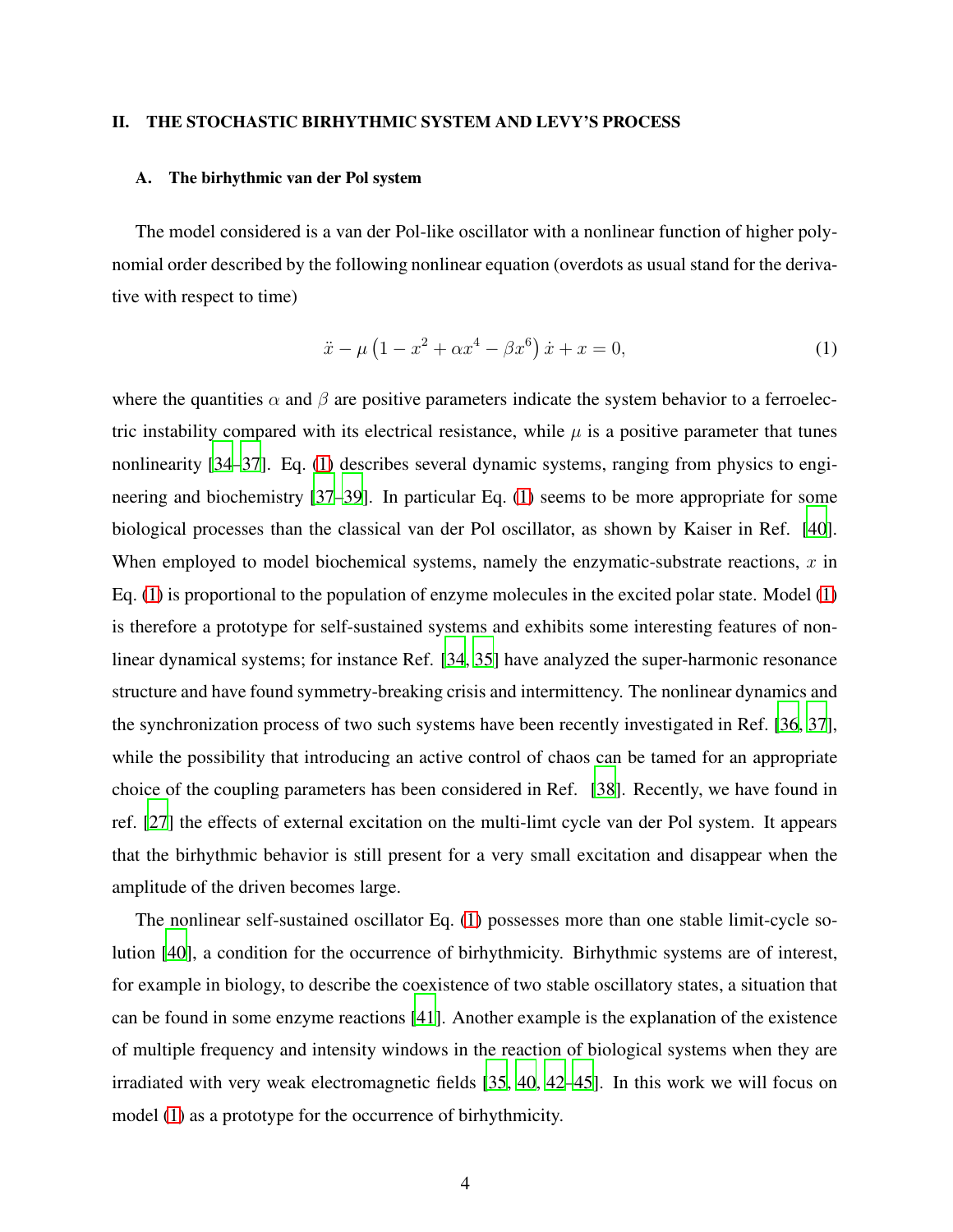| $AS_i = (a, \beta)$     | Amplitudes                                            | Quasi-potential barriers $\Delta U_i$                                      |
|-------------------------|-------------------------------------------------------|----------------------------------------------------------------------------|
| $AS_1 = (0.114, 0.003)$ | $A_1 = 2.37720$<br>$A_2 = 5.02638$<br>$A_3 = 5.46665$ | $\Delta U_1 = 1.062 \times 10^{-2}$<br>$\Delta U_3 = 2.111 \times 10^{-4}$ |
| $AS_2 = (0.1, 0.002)$   | $A_1 = 2.3069$<br>$A_2 = 4.8472$<br>$A_3 = 7.1541$    | $\Delta U_1 = 1.437 \times 10^{-2}$<br>$\Delta U_3 = 4.423 \times 10^{-2}$ |
| $AS_3 = (0.12, 0.003)$  | $A_1 = 2.4269$<br>$A_2 = 4.2556$<br>$A_3 = 6.3245$    | $\Delta U_1 = 4.989 \times 10^{-2}$<br>$\Delta U_3 = 2.372 \times 10^{-2}$ |
| $AS_4 = (0.13, 0.004)$  | $A_1 = 2.4903$<br>$A_2 = 4.4721$<br>$A_3 = 5.0791$    | $\Delta U_1 = 4.342 \times 10^{-3}$<br>$\Delta U_3 = 4.237 \times 10^{-4}$ |

<span id="page-4-0"></span>Table I: *Amplitudes of the limit cycles and quasi-potential barriers* ∆U1,<sup>3</sup> *for the asymmetric potential. All data refer to the case*  $\mu = 0.01$  *and*  $D = 0.0$ *. All the results are obtained analytically.* 

| $S_i = (a, \beta)$       | Amplitudes                                                  | Quasi-potential barriers $\Delta U_i$                                        |
|--------------------------|-------------------------------------------------------------|------------------------------------------------------------------------------|
| $S_1 = (0.0675, 0.0009)$ | $A_1 = 2.1730001$<br>$A_2 = 6.3245003$<br>$A_3 = 8.6760004$ | $\Delta U_1 = 6.5085 \times 10^{-2}$<br>$\Delta U_3 = 6.5085 \times 10^{-2}$ |
| $S_2 = (0.1635, 0.007)$  | $A_1 = 3.0925001$<br>$A_2 = 3.5280002$<br>$A_3 = 3.9190002$ | $\Delta U_1 = 2.376 \times 10^{-5}$<br>$\Delta U_3 = 2.445 \times 10^{-5}$   |
| $S_3 = (0.16, 0.00658)$  | $A_1 = 2.9520001$<br>$A_2 = 3.5965002$<br>$A_3 = 4.1535002$ | $\Delta U_1 = 1.0345 \times 10^{-4}$<br>$\Delta U_3 = 1.1011 \times 10^{-4}$ |
| $S_4 = (0.1476, 0.0053)$ | $A_1 = 2.6905001$<br>$A_2 = 3.8525002$<br>$A_3 = 4.7405002$ | $\Delta U_1 = 8.6713 \times 10^{-4}$<br>$\Delta U_3 = 8.7677 \times 10^{-4}$ |

<span id="page-4-1"></span>Table II: *Amplitudes of the limit cycles and quasi-potential barriers*  $\Delta U_{1,3}$  *for the symmetric potential. All data refer to the case*  $\mu = 0.01$  *and*  $D = 0.0$ *. All the results are obtained analytically.* 

Following Refs.[\[36](#page-20-4), [37](#page-20-0)], the periodic solutions of Eq. (1) can be approximated by

<span id="page-4-2"></span>
$$
x(t) = A\cos\omega t.
$$
 (2)

The analytic amplitude A and frequency  $\omega$  can be readily obtained [\[36,](#page-20-4) [37\]](#page-20-0). It has been found that the amplitude A is independent of the parameter  $\mu$ , which only enters in the frequency w. The amplitude equation is given by

<span id="page-4-3"></span>
$$
\frac{5\beta}{64}A^6 - \frac{\alpha}{8}A^4 + \frac{1}{4}A^2 - 1 = 0,\tag{3}
$$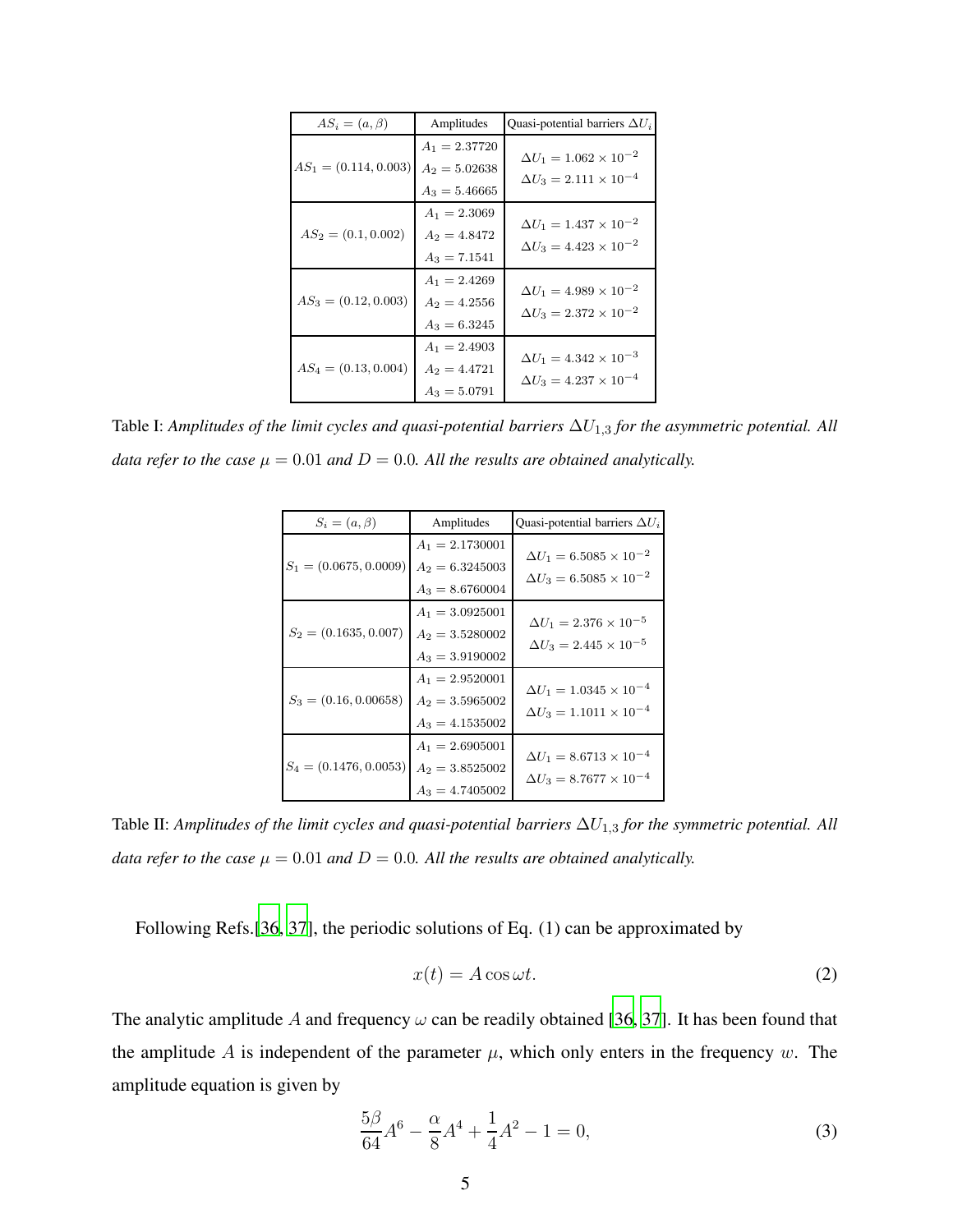and  $\omega$  is given by:

$$
\omega = 1 + \mu^2 \omega_2 + o(\mu^3),\tag{4}
$$

with

$$
\omega_2 = \frac{93\beta^2}{65536}A^{12} - \frac{69\alpha\beta}{16384}A^{10} + \left(\frac{67\beta}{8192} + \frac{3\alpha^2}{1024}\right)A^8 - \left(\frac{73\beta}{2048} + \frac{\alpha}{96}\right)A^6 + \left(\frac{1}{128} + \frac{\alpha}{24}\right)A^4 - \frac{3}{64}A^2.
$$

Depending on the value of the parameters  $\alpha$  and  $\beta$ , the van der Pol birhythmic system possesses one or three limit cycles. We find that depending on the values of the parameters  $\alpha$  and  $\beta$ , the modified van der Pol equation [\(1\)](#page-3-0) possesses one or three limit cycles. When three limit cycles are obtained, two of them are stable and one is unstable, a condition for birhythmicity; the unstable limit cycle represents the separatrix between the basins of attraction of the two stable limit cycles. This appear in Fig. [1](#page-22-0) where the bifurcation lines that contour the region of existence of birhythmicity in the two parameter phase space  $(a - \beta)$  [\[36](#page-20-4), [37\]](#page-20-0). The bifurcation line on the left denotes the passage from a single limit cycle to three limit cycles, while the right line denotes the reverse passage from three limit cycles to a single solution. At the conjunction, a codimensiontwo bifurcation, or cusp, appears. The first bifurcation encountered increasing the amplitude  $A$ corresponds to the saddle-node bifurcation of the outer or larger limit cycle amplitude, while the second bifurcation occurs in correspondence of a saddle-node bifurcation of the inner or smaller amplitude cycle. The two frequencies associated with the limit cycles are very similar close to the lowest amplitude A bifurcation and clearly distinct at the highest  $\alpha$  bifurcation line. In Fig-ure [1](#page-22-0) is is shown the range of existance of birhythmic solutions in the parameter plane  $(a, \beta)$ ; examples of the corresponding pseudo-potential is shown in Figure [3:](#page-23-0) i) the first type is an asymmetric pseudo-potential with different potential wells (such as in Fig[.3\(](#page-23-0)i)); ii) and the second type is a symmetrical potential (see Fig[.3\(](#page-23-0)ii)) and here the depths of the two potential wells are almost identical. In Tables [I](#page-4-0) and [II](#page-4-1) are reported the amplitudes of the limit cycles in both cases, for some selected values of  $\alpha$  and  $\beta$ . The two sets of parameters:  $AS_1$  for the asymmetric quasi-potential and  $S_1$  for the symmetric quasi-potential are considered in this work.

### B. The Lévy process representation

Lévy distributions, that describe the noise we consider in this work, are a rich class of proba-bility distributions with several intriguing mathematical properties [\[46](#page-20-9)]. The Lévy process can be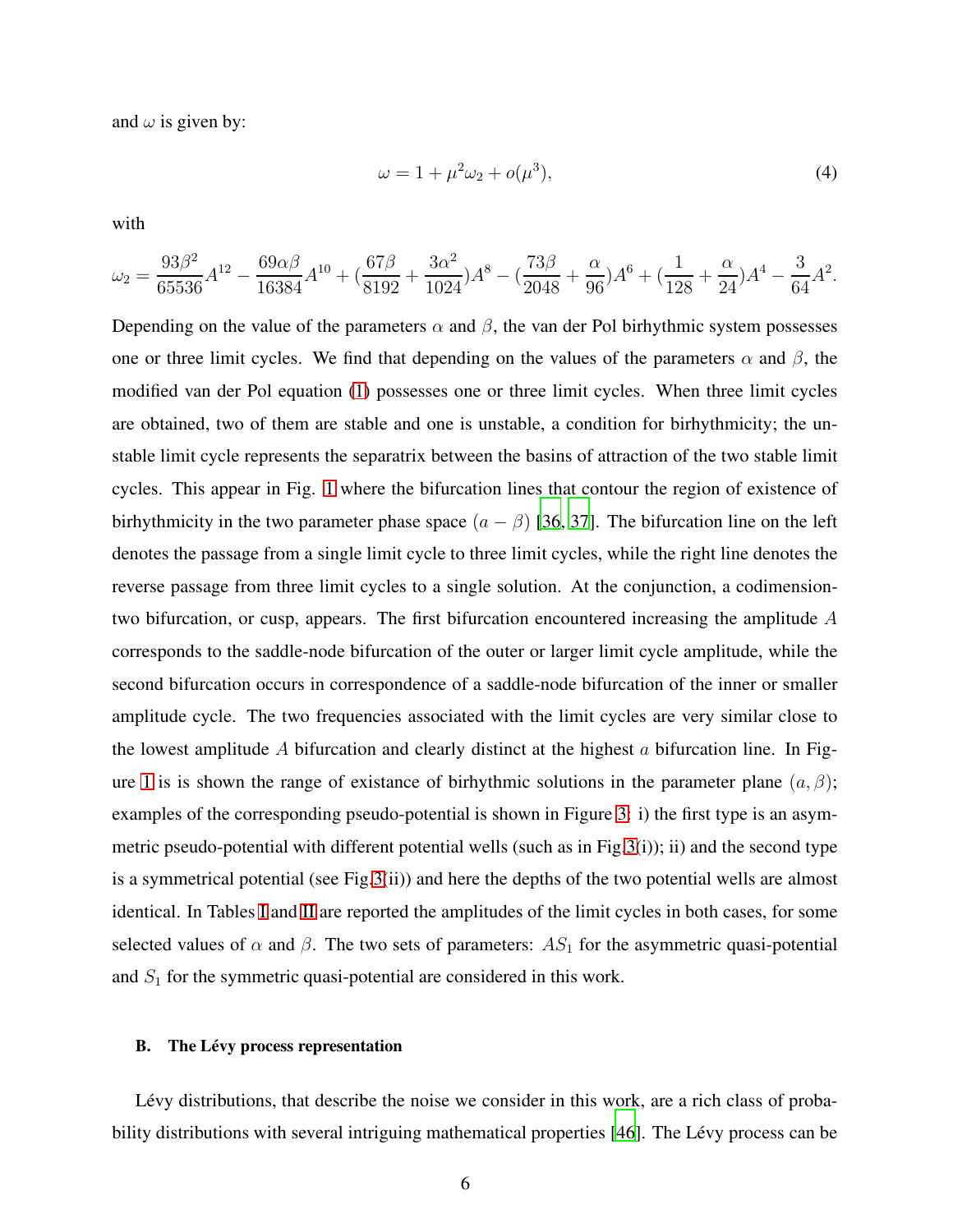viewed as a generalized Wiener process that follow the Lévy distribution  $L_{a,b}(\zeta, \sigma, \delta)$ ; the representation is given by the characteristic function defined in the Fourier transform  $\Phi(k)$  [\[47\]](#page-20-10):

<span id="page-6-0"></span>
$$
\Phi(k) = \begin{cases}\n\exp\left\{i\delta k - \sigma^a \mid k \mid^a (1 - ibsgn(k)\tan(\frac{a\pi}{2}))\right\} & \text{for } a \neq 1, 2, \\
\exp\left\{i\delta k - \sigma \mid k \mid (1 + ib_{\pi}^2 sgn(k)\ln|\ k|)\right\} & \text{for } a = 1, \\
\exp\left\{i\delta k - \frac{1}{2}\sigma^2 k^2\right\} & \text{for } a = 2,\n\end{cases}\n\tag{5}
$$

where  $a (0 < a \le 2)$  denotes the stability Lévy index; for  $a = 2$  the Lévy stable distribution is the standard Gaussian distribution. The parameter  $b$  ( $b \in [-1, +1]$ ) is an asymmetry, or skewness parameter, namely, the Lévy distribution is symmetric for  $b = 0.0$  and asymmetric for  $b \neq 0.0, \delta$  $(\delta \in \mathcal{R})$  is the center or location parameter which denotes the mean value of the distribution, and the mean of the distribution exists and reads  $\delta$  as  $1 < a \leq 2$  [\[47\]](#page-20-10). The parameters  $\sigma(\sigma \in ]0; +\infty[$ and  $D = \sigma^a$  are the scale parameter and noise intensity, respectively [\[48](#page-20-11)]. The intensity of the Lévy noise is determined by the parameter  $D$ ; if the van der Pol oscillator is used to describe the ferroelectric oscillations, D has the physical meaning of the measure of the intensity of the random electric field.

The random variables  $\xi$  corresponding to the characteristic functions [\(5\)](#page-6-0) can be generated by the algorithm presented in Refs.  $[49, 50]$  $[49, 50]$  as follows: first one generates the random variables U uniformly distributed on  $\left[-\frac{\pi}{2}\right]$  $\frac{\pi}{2}, +\frac{\pi}{2}$  $\frac{\pi}{2}$  and the variable W exponentially distributed with a unit mean; U and W being statistically independent. The Lévy distributed variable  $X$  can be generated as follows:

For  $a \neq 1$ :

$$
X = S_{a,b} \frac{\sin(a(U + B_{a,b}))}{(\cos(U))^{1/a}} \left( \frac{\cos(U - a(U + B_{a,b}))}{W} \right)^{\frac{1-a}{a}}, \tag{6}
$$

where

$$
\begin{cases}\nB_{a,b} = \frac{\arctan(b\tan(a\pi/2))}{a}, \\
S_{a,b} = (1 + (b\tan(a\pi/2))^2)^{\frac{1}{2a}}.\n\end{cases}
$$
\n(7)

For  $a = 1$ :

$$
X = \frac{2}{\pi} \left[ \left( \frac{\pi}{2} + bU \right) \tan U - b \log \left( \frac{a \pi W \cos U}{2bU + a\pi} \right) \right].
$$
 (8)

Finally, the abovementioned  $\xi$  reads:

<span id="page-6-1"></span>
$$
\xi = \begin{cases} \sigma X + \delta, & a \neq 1, \\ \sigma X + 2b\sigma \frac{\log(\sigma)}{2} + \delta, & a = 1. \end{cases}
$$
(9)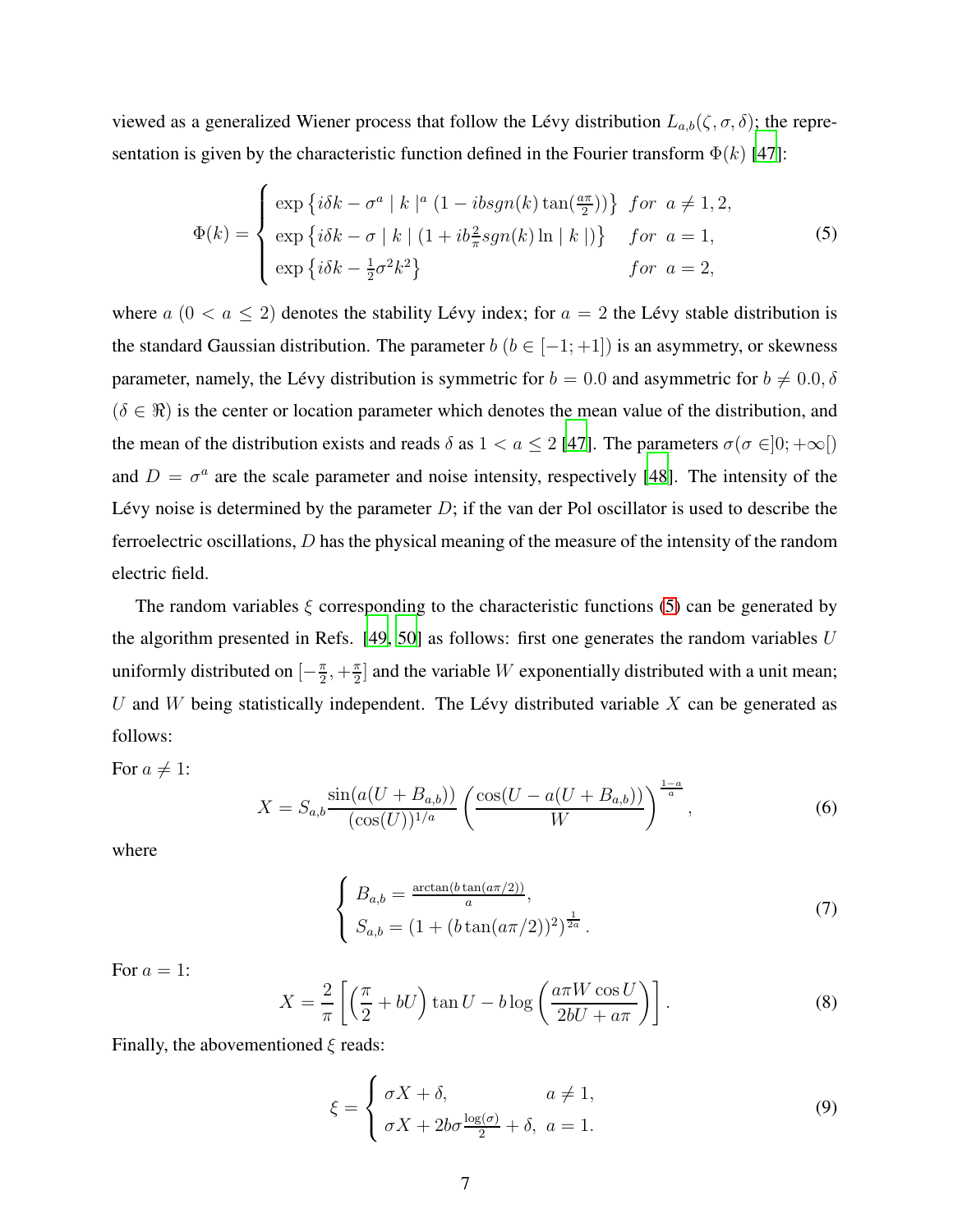The Lévy noise is a formal time derivative of the generalized Wiener process. For the time step of integration  $\Delta t$ , the increments of the generalized Wiener process are distributed according to the distribution  $L(\xi, \sigma \Delta t^{1/a}, \delta)$ . The Lévy process can be retrieved with the transformation  $\zeta(t) = \Delta t^{1/a} \xi$  [\[49](#page-20-12), [50](#page-21-2)]. Lévy probability densities functions under different stability indexes and skewness parameters are presented in Fig[.2,](#page-22-1) symmetric for  $b = 0$ ; for  $a < 1$ ,  $L(\zeta, \sigma \Delta t^{1/a}, \delta)$ , left–skewed for  $b < 0$  and right–skewed for  $b > 0$ . For  $a > 1$ ,  $L(\zeta, \sigma \Delta t^{1/a}, \delta)$  is right–skewed for  $b < 0$  and left-skewed for  $b > 0$ .

## C. The numerical method to simulate the birhythmic van der Pol system driven by Levy noise

Let us consider the multi-limit-cycle van del Pol-like oscillator to model coherent oscillations in biological systems, such as an enzymatic substrate reaction with ferroelectric behavior in brain waves models (see Ref.[\[37,](#page-20-0) [51,](#page-21-3) [52](#page-21-4)] for more details). In this case, one should include the electrical field applied to the excited enzymes, which depends for example on the external chemical influences (*i.e.*, the flow of enzyme molecules through the transport phenomena). One can therefore assume that the external chemical influence and the dielectric contain a random perturbation. Therefore, adding both the chemical and the dielectric contribution, the activated enzymes are subject to a random excitation governed by the Langevin version of Eq. [\(1\)](#page-3-0), namely:

<span id="page-7-0"></span>
$$
\ddot{x} - \mu(1 - x^2 + \alpha x^4 - \beta x^6)\dot{x} + x = \zeta(t),\tag{10}
$$

where  $\zeta(t)$  denote Lévy noise and is the formal time derivative of a Lévy process  $\xi(t)$ , which can be viewed as a generalized Wiener process, obeying to the Lévy distribution  $L(\xi, \sigma \Delta t^{1/a}, \delta)$ . We recall that the Lévy noise measure the intensity of the random electrical field. By introducing the new variable  $\dot{x} = u$ , equation [\(10\)](#page-7-0) can be write in the form:

<span id="page-7-1"></span>
$$
\begin{cases} \n\dot{x} = u, \\
\dot{u} = \mu(1 - x^2 + \alpha x^4 - \beta x^6)u - x + \zeta(t),\n\end{cases} \tag{11}
$$

and the relative difference scheme [\[46](#page-20-9)] is obtained to calculate: system [\(11\)](#page-7-1):

$$
\begin{cases}\nx_{n+1} - x_n = u_n \Delta t, \\
u_{n+1} - u_n = [\mu(1 - x_n^2 + \alpha x_n^4 - \beta x_n^6)u_n - x_n] \Delta t + \Delta t^{1/a} \xi,\n\end{cases}
$$

where  $\xi$  denotes Lévy distributed random number with the stability Lévy index a and the noise intensity  $D = \sigma^a$ . For the sake of simplicity and uniform, all our simulations are performed with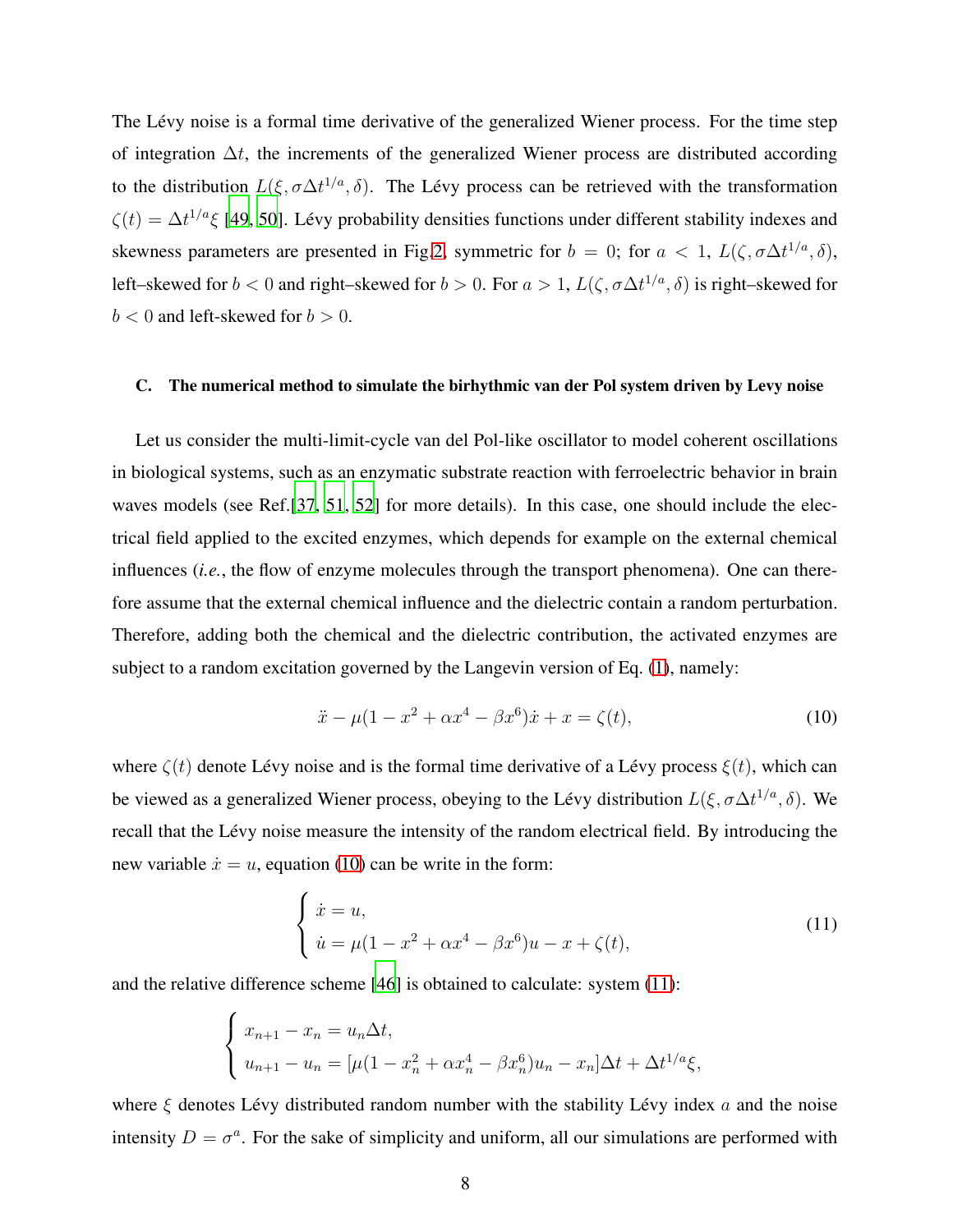the time step  $\Delta t = 0.01$ . In this work we only consider the case  $\delta = b = 0$ , *i.e.* the symmetric Lévy distribution.

## III. GLOBAL STABILITY ANALYSIS

A principal question about the effects of noise is the occurrence of large deviations, that is excursions from an attractor to another. In fact, an attractor is only locally stable, but for birhythmicity to be actually displayed one might be interested in the global analysis, that is the time spent on average in the proximity of each attractor. The approach for potential systems, that is when the force can be derived from the gradient of a function, one can refer to the classical Kramers theory, with the many modifications that have been developed. For non-gradient systems, the quasi-potential plays a similar role, for it determines the asymptotic low noise limit for Gaussian noise [\[53\]](#page-21-5). The quasi-potential has proved effective for van der Pol birhythmic system driven by uncorrelated and correlated Gaussian noise, also in the presence of a sinusoidal forcing term  $[24, 26, 54, 55]$  $[24, 26, 54, 55]$  $[24, 26, 54, 55]$  $[24, 26, 54, 55]$  $[24, 26, 54, 55]$ . Our goal is to determine whereas the same approach can be effective for Lévy noise.

#### A. Statement of the problem

A quasi-potential function  $U(A)$  is an effective energy in the sense that it determines in the low noise regime, the escapes from the attractor with an Arrhenius-like behavior [\[25\]](#page-19-14):

<span id="page-8-1"></span><span id="page-8-0"></span>
$$
\langle T \rangle \propto \exp(\Delta U/D). \tag{12}
$$

A number of questions arise in the extension of  $Eq.(12)$  $Eq.(12)$  to birhythmic van der Pol under Lévy noise influence. First, one can ask how to modify the functional form of Eq.[\(12\)](#page-8-0). The escapes are governed, for Lévy noise systems with a bona fide potential [\[56](#page-21-8)[–58](#page-21-1)]:

$$
\langle T_{esc}(a, D) \rangle = \left( \frac{\eta^{1 - \mu_a} \Delta x^{2 - 2\mu_a + a\mu_a}}{4^{1 - \mu_a} \Delta U^{1 - \mu_a} 2^{a\mu_a}} \right) \frac{\mathcal{C}_a}{D^{\mu_a}},\tag{13}
$$

where  $\Delta x$  is the distance between the stable minimum of the potential and the separatrix,  $\Delta U$  is the energy or activation barrier,  $\eta$  is the damping index (that only appears to correctly normalize the overdamped equation),  $\alpha$  the index of the Lévy distribution,  $D$  the noise intensity. The scaling exponent  $\mu_a$  and the coefficient  $\mathcal{C}_a$  are supposed to have a universal behavior for overdamped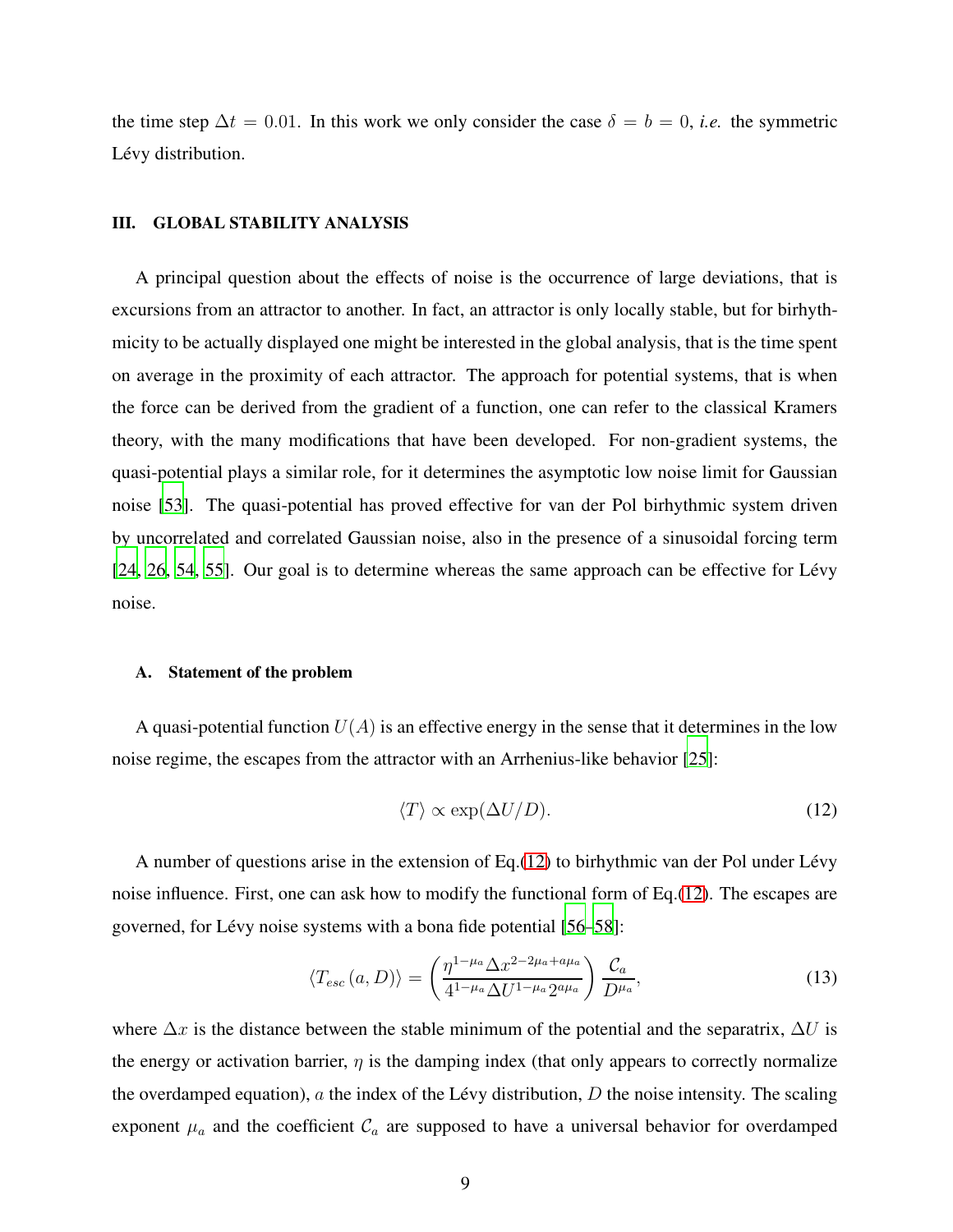systems [\[57\]](#page-21-0), such as:

<span id="page-9-2"></span>
$$
\mu_a \simeq 1 + 0.401 (a - 1) + 0.105 (a - 1)^2. \tag{14}
$$

The adaptation of Eq.[\(13\)](#page-8-1) to the van der Pol birhythmic system gives a first analytical result on the influence of Lévy noise. In other words, in Eq.[\(13\)](#page-8-1) x is a generic coordinate where the force stems from a potential. As such, x cannot be the variable of Eq.[\(5\)](#page-6-0), that is a non-potential (or non-gradient) ordinary differential equation, and hence  $U$  does not exist. To apply the theory of Lévy noise  $[28, 29]$  $[28, 29]$  to Eq.[\(5\)](#page-6-0) it is necessary to introduce a quasi-potential that playes the role of U. Also, the dynamic variable can presumably change, and is not any more  $x$ .

The form of the quasi-potential has been derived with the stochastic averaging method for Gaussian noise. How to calculate the same potential for Lévy noise is still an open problem. As a first guess, let us assume that it is the same potential as in the case of the Gaussian noise:

<span id="page-9-1"></span>
$$
\frac{dA}{dt} = -\frac{dU(A)}{dA} + \sqrt{\tilde{D}}\zeta_1(t),\tag{15}
$$

where A is a generic coordinate, e.g. the amplitude A of the oscillations as per Eq.[\(2\)](#page-4-2),  $\zeta_1(t)$  is the Gaussian noise,  $\tilde{D}$  an effective noise amplitude ( $\tilde{D} = D/\omega^2$  in Ref. [\[26\]](#page-19-5)) and the effective potential  $U(A)$  is given by [\[26\]](#page-19-5):

<span id="page-9-0"></span>
$$
U(A) = \frac{\mu}{128} \left( \frac{5\beta}{8} A^8 - \frac{4\alpha}{3} A^6 + 4A^4 - 32A^2 \right) - \frac{\tilde{D}}{2} \ln(A). \tag{16}
$$

As mentioned, a first rough approach could be to assume  $D = 0$  in Eq.[\(16\)](#page-9-0). This choice corresponds to take the deterministic averaging. The first possibility is therefore the following: to use Eq.[\(13\)](#page-8-1), where the amplitude A replaces x, and consider  $U(A)$  as the quasi-potential. In this approximation,  $\Delta x$ , the distance with the separatrix, becomes  $A_2 - A_1$  and  $A_3 - A_2$  for the outer and inner barriers, respectively. In this approximation, the damping reads  $\eta = 1$ . Shortly, one could apply the theory of Checkin to Eq.[\(15\)](#page-9-1) with  $\zeta_1(t)$  a Lévy noise. This is a very rough approximation, but gives an analytical prediction to be compared with numerical data.

There are other possibilities. One is to use the principle of minimum action [\[30,](#page-19-9) [31\]](#page-19-10). These authors describe a numerical method to derive the quasi-potential for a non gradient system. The physical idea, that has also been used for Josephson junctions [\[22](#page-19-15), [23\]](#page-19-3), is that noise activated trajectories have a different weight, and that the minimum energy is the most likely to be followed by the noise driven system. However, this line of research is numerically heavy, and might also prove not appropriated for Lévy noise, where the distance rather than the energy barrier matters.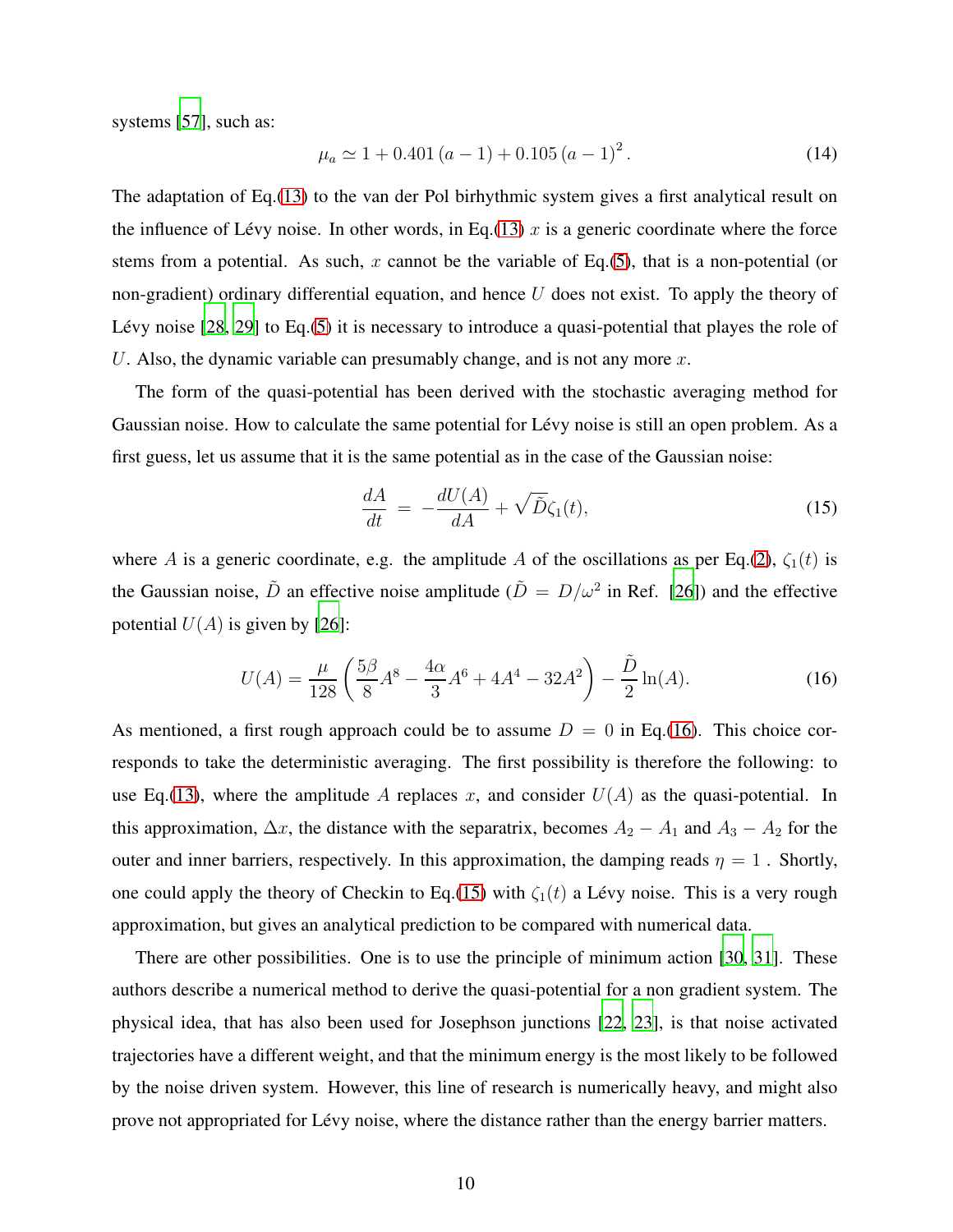A more promising avenue is perhaps to repeat the calculations for the ordinary van der Pol system (with Lévy noise) of Ref. [\[32](#page-19-11)]. In particular in the paper "The exit problem from the neighborhood of a global attractor for heavy-tailed Lévy diffusions", in Sect. 2.4 it is presented the application of the method. Interestingly, in a paper on a similar subject, "Metastability of Morse-Smale dynamical systems perturbed by heavy-tailed Lévy type noise", the same authors also consider the birhythmic system of Moran and Goldbeter [\[33\]](#page-19-12), Sect. 2.4. The calculations on this birhythmic system with two attractors is specifically considered to derive a quasi-potential rather than an ordinary potential.

Finally, one could use the numerical method already employed for Gaussian noise, that is to revert the logic of Eq. [\(13\)](#page-8-1) to determine the energy activation. This approach leads to the following definition of quasi-potential:

$$
\Delta U \equiv \frac{\eta}{4} \left( \frac{\Delta x^{2-2\mu_a + a\mu_a}}{\langle T_{esc}(a, D) \rangle 2^{a\mu_a}} \right)^{\frac{1}{1-\mu_a}} \left( \frac{\mathcal{C}_a}{D^{\mu_a}} \right)^{\frac{1}{1-\mu_a}}.
$$
\n(17)

This procedure is rather cumbersome, for Lévy escapes are almost independent of the potential height, that only appears in the prefactor of Eq.[\(13\)](#page-8-1). It is anyway interesting to verify if, and to which extent, the behavior of Eq. [\(13\)](#page-8-1) is reproduced by the numerically retrieved confining energy. The prefactor is the most delicate point in the calculations [\[32](#page-19-11)]. To underline the effects, one can rewrite Eq. [\(13\)](#page-8-1) as follows :

<span id="page-10-0"></span>
$$
\log\left[\langle T_{esc}\left(a,D\right)\rangle\right] = \log\left[\frac{\eta^{1-\mu_a}}{4^{1-\mu_a}2^{a\mu_a}}\right] + \log\left[\frac{\Delta A^{2-2\mu_a+a\mu_a}}{\Delta U^{1-\mu_a}}\right] + \log\left[\mathcal{C}_a\right] - \mu_a\log\left[D\right].\tag{18}
$$

As  $\mu_a \simeq 1$  when the barrier is changed the main contribution arises from  $\Delta A$ . This also could be checked numerically, using Tables [I](#page-4-0)[,II](#page-4-1) for the distance  $\Delta A$ , possibly completed with the barrier heights  $\Delta U$ .

However, the very fact that the escapes follow the functional form of a power law (rather than an exponential), as shown in the numerical calculations is *per se* of interest.

### B. Escape times from the periodic attractors

To examine the escape times from the periodic attractors caused by the Lévy noise term in Eq.[\(9\)](#page-6-1) that induces the system to occasionally jump from one limit cycle to the other. The system, initially on a limit-cycle attractor with amplitude  $A_1$  or  $A_3$ , is forced by the random fluctuations to leave the attractor and to wander about in the neighboring state space. Escape occurs when this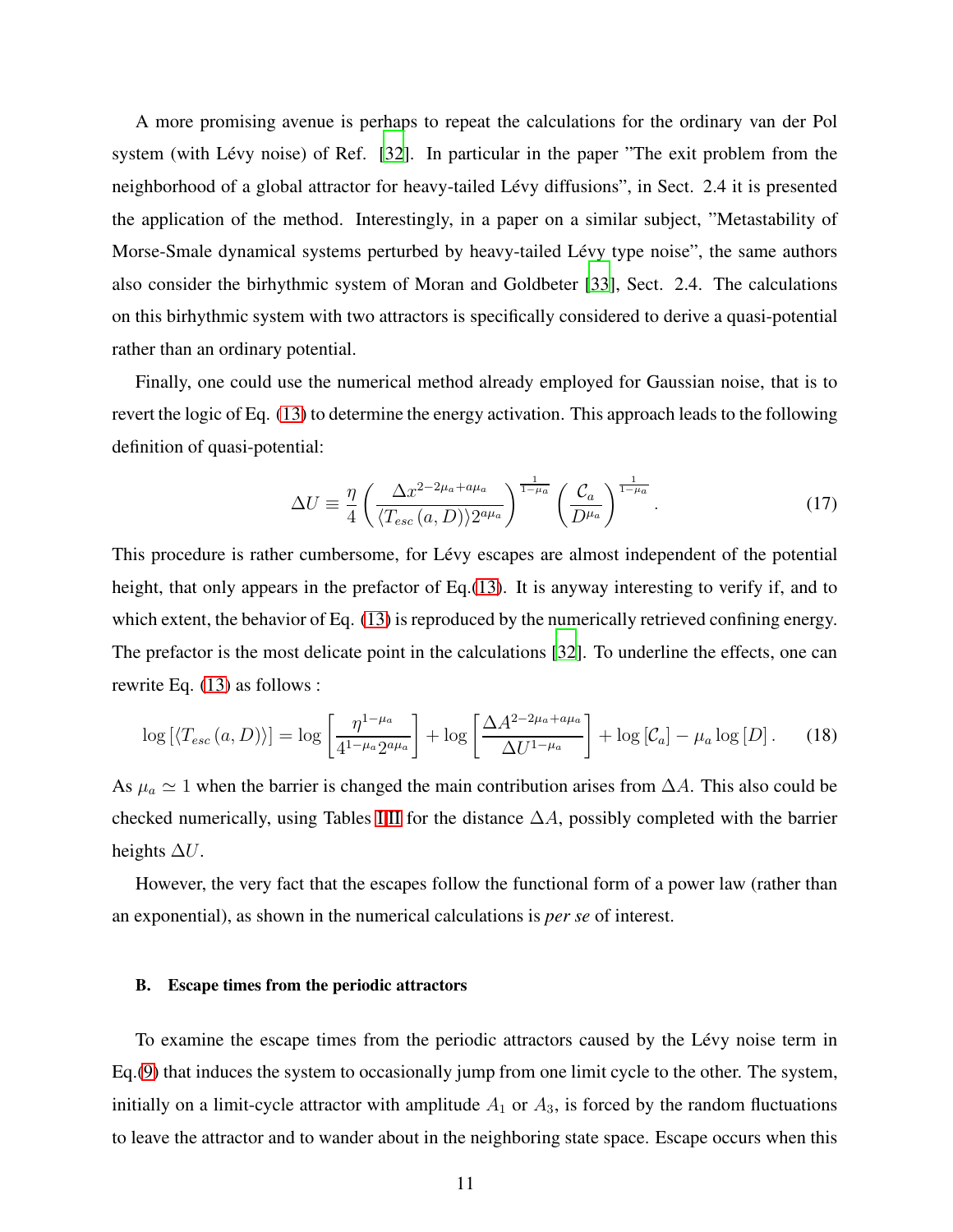|      | Levy index $a T_{esc}(A_1 \rightarrow A_3)$ |                  | $T_{esc}(A_3 \longrightarrow A_1)$ |              |
|------|---------------------------------------------|------------------|------------------------------------|--------------|
| 0.1  | 755.96                                      | 12.58            | 1465.57                            | 36.435       |
| 0.25 | 972.61                                      |                  | 1669.03                            |              |
| 0.5  | 1510.22                                     |                  | 2018.27                            |              |
| 0.75 | 2540.22                                     |                  | 1199.91                            |              |
| 1.0  | 4064.31                                     | 296.5            | 1603.60                            | 1783.9       |
| 1.25 | 5884.04                                     |                  | 1261.42                            |              |
| 1.5  | 10938.01                                    |                  | 1032.77                            |              |
| 1.75 | 24587.66                                    |                  | 780.55                             |              |
| 1.9  | 73130.41                                    |                  | 589.92                             |              |
| 1.99 | 1024791.23                                  | 1118979.9 482.99 |                                    | 39468200.705 |
| 2.0  | 14650719.12                                 |                  | 492.74                             |              |

<span id="page-11-0"></span>Table III: *Escape times for the asymmetric pseudo-potential with low noise intensity* D = 0.001*. All data refer to the case*  $\mu = 0.01$ *.* 

GF: I assume these are the numerical escape times. Could you also insert the analytical estimates?

random motion drives the system across the boundary of the basin of attraction or the unstable limit cycle with amplitude  $A_2$ , (*i.e.*  $|x| > A_2$  (respectively,  $|x| < A_2$ )) over the activation energy  $\Delta U_1$ (respectively,  $\Delta U_3$ ). This energy is provided by the random force, that thus furnishes the energy equivalent to the depth of the left (respectively, right) well of the bistable potential. The mean escape times  $T_{esc}$  for the transitions  $A_1 \rightarrow A_3$  and  $A_3 \rightarrow A_1$  as function of the noise intensity D for the asymmetric and symmetric pseudo-potentials are shown in Figs. [6](#page-24-0) and [7](#page-25-0) for several different values of the Lévy index  $a$  (0.1  $\le a \le 2$ ). We generally observe that for both types of potential, the curves for  $\alpha < 2$  obey a different law in comparison to their Gaussian counterpart. Earlier studies have shown that the variation of the escape time will depend on the regime of the noise intensity to be considered. For low noise intensity regime, in addition to the exponential dependence of the inverse of the intensity of the noise,  $1/D$ , as it appears on Figs[.4](#page-23-1)[,5.](#page-24-1) We present in Figs. [6,](#page-24-0)[7](#page-25-0) a power-law asymptotic behavior, as predicted by Eq. [\(13\)](#page-8-1). The figures refer to both the symmetric and asymmetric cases of the pseudo-potentials. A thorough analysis of the data of the results presented in Figs. [6](#page-24-0) and [7](#page-25-0) allows us to show the dependencies of the coefficient  $C_a$  and the power-law exponent  $\mu_a$  on the Lévy index ain Figs[.8](#page-25-1) and [9,](#page-26-0) respectively. In Fig. [8](#page-25-1)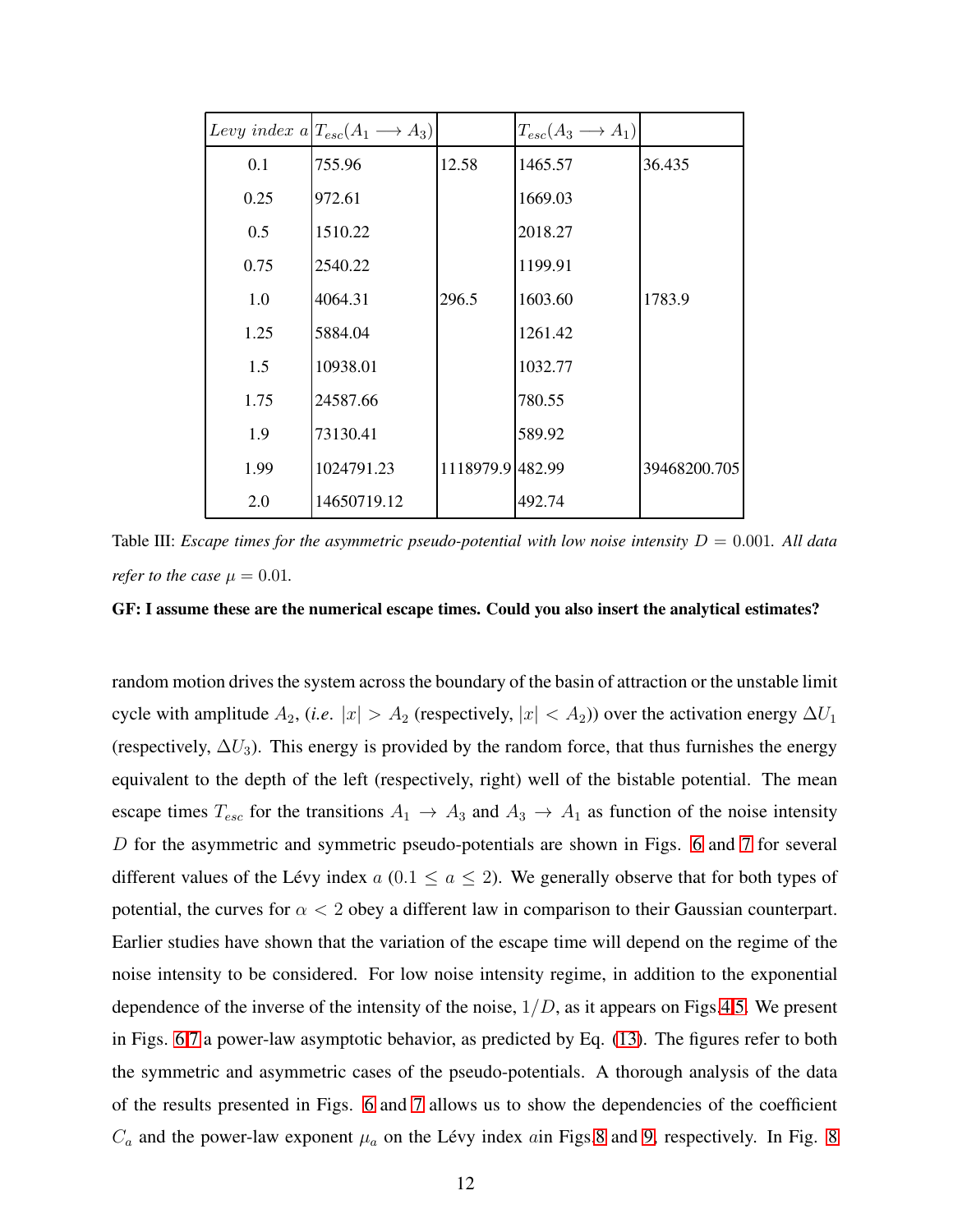|      | Levy index $a T_{esc}(A_1 \rightarrow A_3)$ |        | $T_{esc}(A_3 \longrightarrow A_1)$ |            |
|------|---------------------------------------------|--------|------------------------------------|------------|
| 0.1  | 772.78                                      | 16.70  | 1635.57                            | 23.39      |
| 0.25 | 1002.05                                     |        | 2321.54                            |            |
| 0.5  | 1737.14                                     |        | 7259.01                            |            |
| 0.75 | 2980.91                                     |        | 10192.21                           |            |
| 1.0  | 5377.62                                     | 189.18 | 13095.21                           | 333.99     |
| 1.25 | 9136.22                                     |        | 13629.12                           |            |
| 1.5  | 20332.91                                    |        | 49020.82                           |            |
| 1.75 | 64860.04                                    |        | 43477.14                           |            |
| 1.9  | 36221.74                                    |        | 404335.44                          |            |
| 1.99 | 2326787.54                                  |        | 18133.63 2957929.24                | 560387.519 |
| 2.0  | 1422.24                                     |        | 233281.25                          |            |

<span id="page-12-0"></span>Table IV: *Escape times for the symmetric pseudo-potential with low noise intensity* D = 0.001*. All data refer to the case*  $\mu = 0.01$ .

GF: I assume these are the numerical escape times. Could you also insert the analytical estimates?

the coefficient  $C_a$  theoretical behavior reads [\[29](#page-19-8)] 1 for  $a \to 0$ , passes through  $\pi/2$  for  $a = 1$ , and diverges as  $1/(2-a)$  as the Lévy parameter approaches 2. This qualitative behavior is very roughly reproduced by the data of Fig. [8,](#page-25-1) that does not start from 0 as expected for  $a \to 0$ , reads 1 instead of  $4\pi/5$  for  $a = 1$ , and diverges more mildly than expected. Note that for our numerical investigation,  $C_a$  reads 0.15 for the index parameter approaches 0.01. In Fig[.9,](#page-26-0) the dependence of the scaling exponent  $\mu_a$  versus the Lévy index, a are compared to the analytical approximation [\(14\)](#page-9-2). For both symmetric and asymmetric pseudo-potential, the estimate is acceptable. One can conclude that the prefactor  $C_a$  is only qualitatively captured by the estimate for the ordinary potential, while the scaling exponent  $\mu_a$  seems to be closer to the ordinary potential predictions.

The influence of the noise intensity on the escape process is shown in Figs. [10](#page-27-0)[,11](#page-28-0) as the dependence of the mean escape time  $T_{esc}$  versus the Lévy index  $a$ , for several different values of the noise intensity, D, for the asymmetric and symmetric pseudo-potential.

### GF: could you add in the figures the predictions of Eq.[\(18\)](#page-10-0)?

As it is often the case, increasing the noise intensity reduces the escape time in both types of potential. However, these observations strongly depend on the Lévy index  $a$ ; it appears hat for a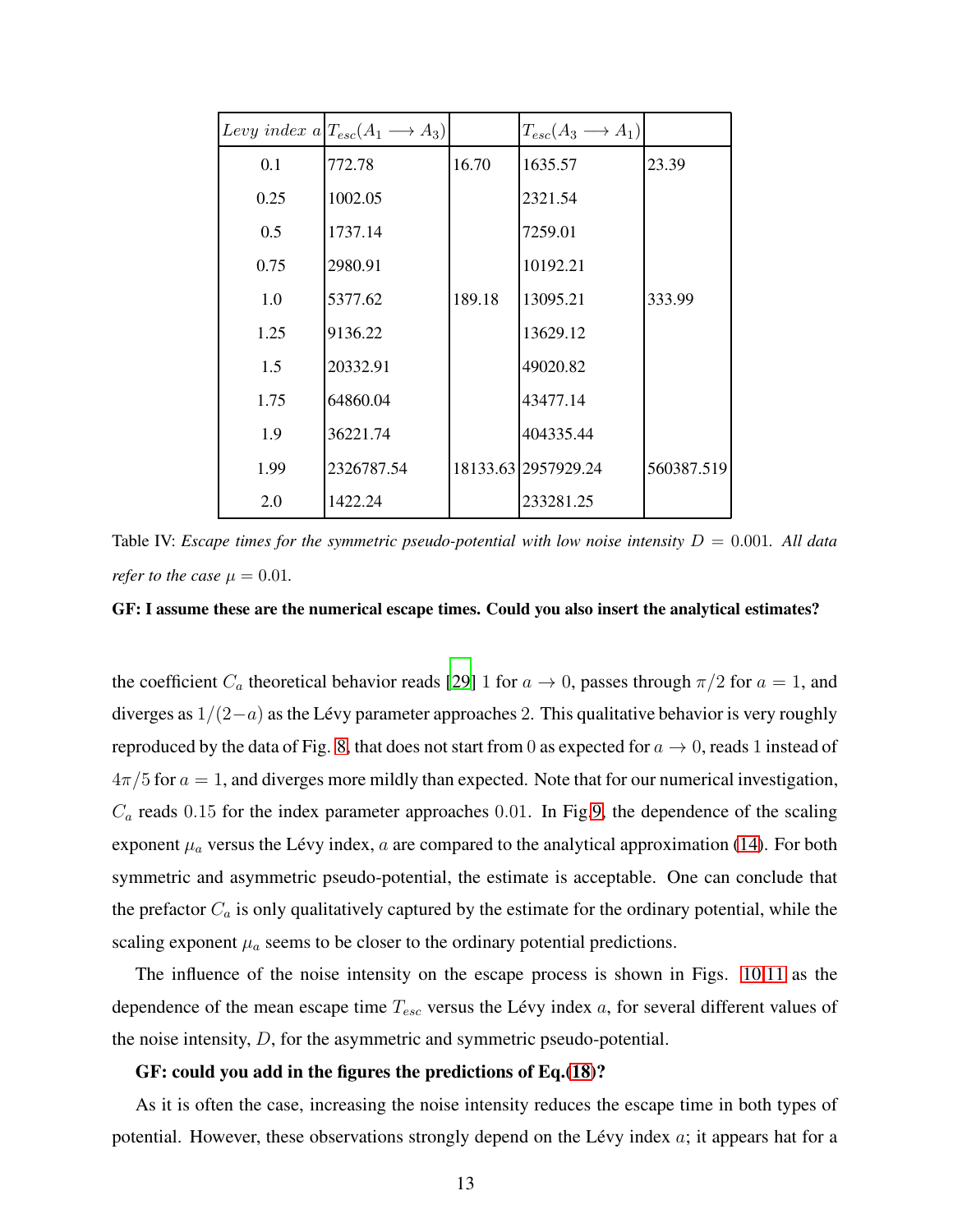very small value of the intensity of the noise, for example  $D = 0.001$ , the escape time increases or decreases considerably when the Lévy index is close to 2, that is close to the Gaussian case. For example, in the case of the asymmetric pseudo-potential, the escape transition time  $T_{esc}(A_1 \rightarrow A_3)$ (or  $T_{esc}(A_3 \rightarrow A_1)$ ) when the Lévy index changes from 0.1 to 2, the escape time passes from 755 to 14650719 (from 1465 to 492.4, respectively). This is reported in Table [III,](#page-11-0) that displays the dependence of the escape times as a function of the Lévy index. In the case of symmetric pseudo-potential, one observes the same behavior when the Lévy index increases, see Table [IV](#page-12-0) for a much more in-depth look at the dependence of escape time versus the Lévy index,  $a$ . It should be noted that in this case the pseudo-potential is initially symmetric without the Lévy noise term,  $(i.e. T_{esc}(A_1 \rightarrow A_3) \equiv T_{esc}(A_3 \rightarrow A_1)$ , becomes asymmetric with the presence of this noise. It can be seen that when the Lévy index  $a$  increases from  $0.1$  to  $2.0$ , the escape time to leave the pseudo-potential well around the limit cycle amplitude  $A_3$  increases very considerably and makes the attractor  $A_3$  more stable under the effect of the Lévy noise. As a result, a particle confined in this pseudo-potential remains for a very long time under the effects of the random fluctuations induced by the Lévy noise.

Numerical simulations can be used to show the effect of the Levy index  $a$  on the pseudopotential associated with Eq. [\(13\)](#page-8-1), that is on the global stability properties of the attractors. In other words, one can estimate from numerical simulations the average time that a particle confined in the potential well spends to move to the other well. The analytic approximations developed in the previous subsection can thus be checked against the numerical results. A discrepancy is to be expected, for the theory of the Lévy noise has not been fully extended to the pseudo-potentials. Fig. [12](#page-29-0) presents the comparison between the numerical studies and the analytical results, for the transitions in the two cases of symmetric and asymmetric pseudo-potentials. It appears in the data that the comparison between the analytical and numerical results is acceptable for the Lévy  $a = 0.1$ , but the agreement progressively deteriorates when the index a increases.

## C. Estimate of the effective energy barriers and residence times of the attractors

To determine the effective energy barriers,  $\Delta U_{1,3}$ , it is important to notice from the behavior of the type reported in Fig. [6](#page-24-0) that there exist different regimes for the dependence of the escape times  $T_{esc}$ , depending on the Lévy noise parameters. For example, in the low noise intensity regime, the data in Fig. [4](#page-23-1) and [5](#page-24-1) exhibit an exponential behavior of the escape time  $T_{esc}$  as a function of the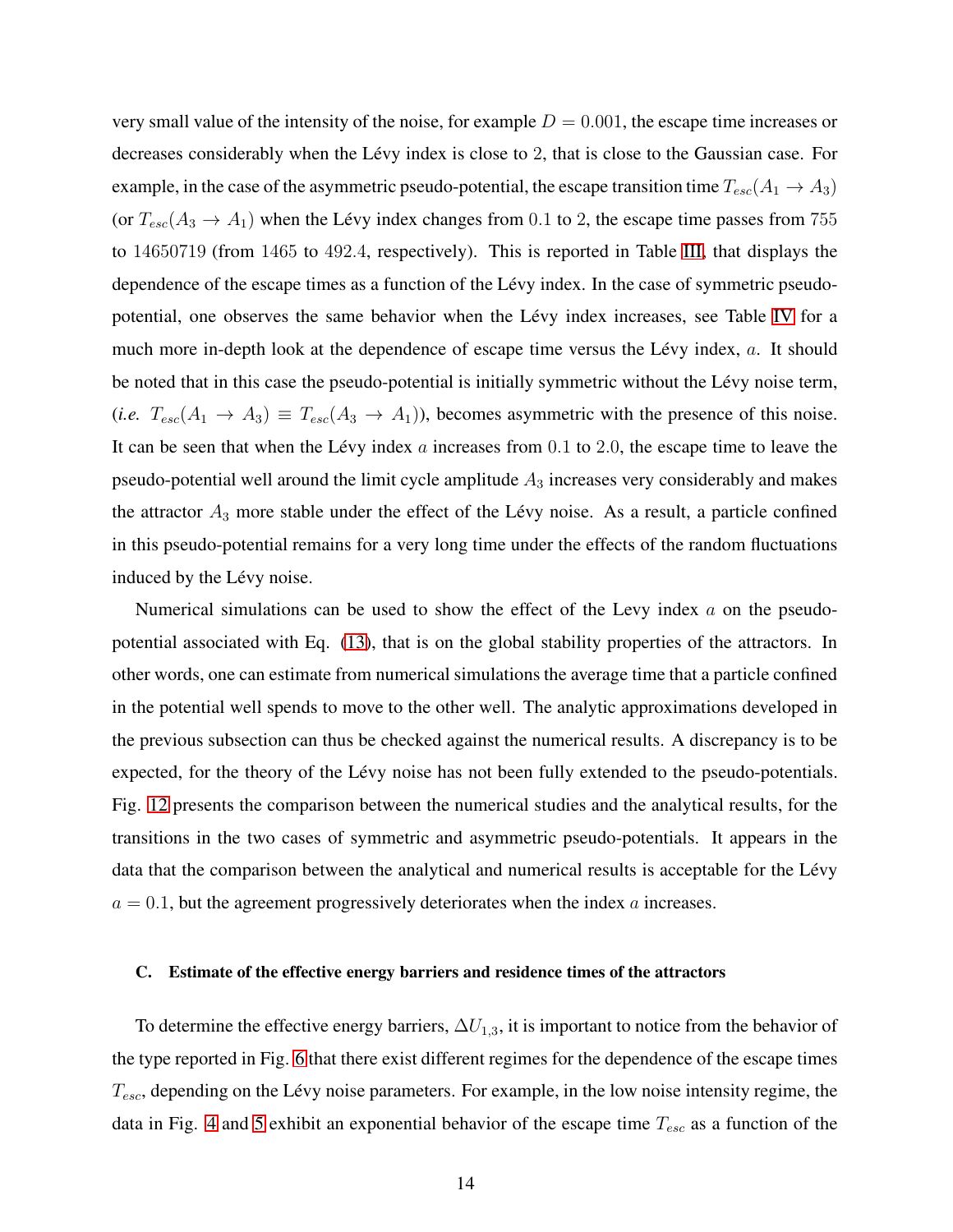| Levy index $a\left \frac{\Delta U_1}{\Delta U_3}(AS_1)\right $ |       | $\frac{\Delta U_1}{\Delta U_3}(S_1)$ |
|----------------------------------------------------------------|-------|--------------------------------------|
| 0.1                                                            | 1.2   | 1.22                                 |
| 0.25                                                           | 2.22  | 1.57                                 |
| 0.5                                                            | 1.006 | 0.94                                 |
| 0.75                                                           | 1.29  | 1.24                                 |
| 1.0                                                            | 1.2   | 0.921                                |
| 1.25                                                           | 1.27  | 0.85                                 |
| 1.5                                                            | 1.2   | 0.84                                 |
| 1.75                                                           | 1.58  | 1.58                                 |
| 1.85                                                           | 1.512 | 1.068                                |
| 1.9                                                            | 2.34  | 0.87                                 |
| 1.95                                                           | 3.9   | 0.67                                 |
| 1.99                                                           | 7.26  | 0.617                                |
| 2.0                                                            | 3.23  | 0.58                                 |

<span id="page-14-0"></span>Table V: *Dependencies of the ratio*  $\Delta U_1 / \Delta U_3$  *versus the Lévy index a for the asymmetric (AS*<sub>1</sub>) and *symmetric (*S1*) pseudo-potentials.*

inverse noise intensity, 1/D.

GF: I am not sure that the figures as they are now are sufficient to demonstrate the behavior that is here described. Also, it is not clear the procedure, I have tried to add some details, please complete the description. Moreover, for Lévy flights equation [\(12\)](#page-8-0) does not hold, one should use [\(13\)](#page-8-1). Finally, it might be interesting to check other quantities that are not  $\Delta U$ .

Fitting a straight line through the data points in the linear part of Eq. [\(12\)](#page-8-0) and measuring its slope, we obtain an estimate of  $\Delta U_1$  and  $\Delta U_3$ , the effective activation energies for the escape from the limit-cycle attractors  $A_1$  and  $A_3$ , respectively. We have determined and shown in Figure [13](#page-29-1) the dependencies of the energy barriers on the Levy index a, for the escape transitions  $A_1 \rightarrow A_3$  and vise versa. We note that when we add the Levy noise term on Eq. [\(10\)](#page-7-0), the symmetric properties of the pseudo-potentials are less and less observed especially when the Lévy index is less than 2, but is observed well when the index is equal to 2. Figure [13](#page-29-1) reveals that the two energy barriers are roughly equivalent when  $a < 2.0$ . Figure [13\(](#page-29-1)i) shows the variation in the effective energy barriers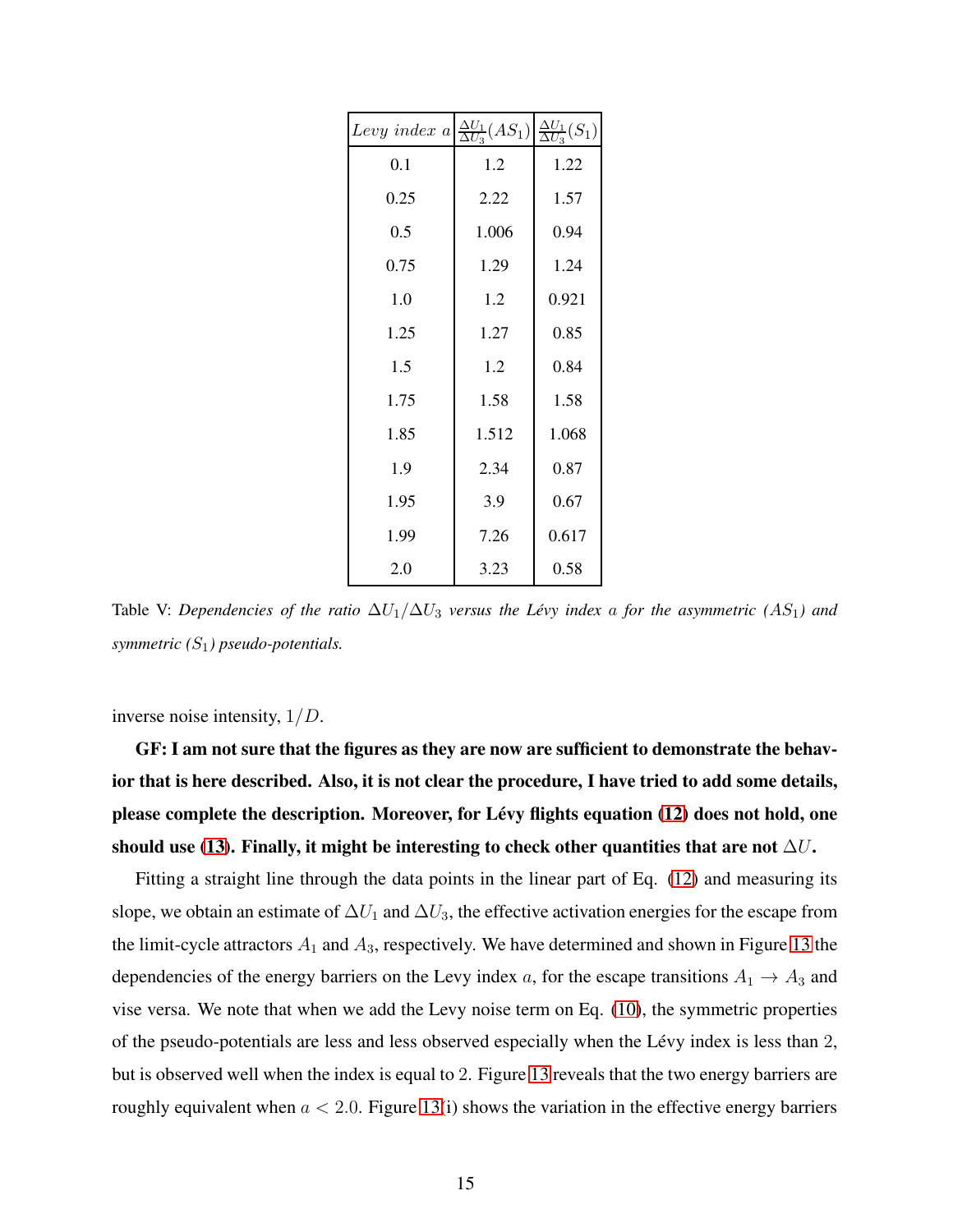versus the Lévy index a with the set of parameters  $AS<sub>1</sub>$ . The effective energy barriers increase slowly when the Lévy index  $a$  increases, and the behaviors strongly depend upon the Lévy index. For instance  $\frac{\Delta U_1}{\Delta U_3}(a = 0.1) \equiv 1.2$ , one concludes that the limit-cycle attractor with amplitude  $A_1$  of the modified van der Pol oscillator is much more stable than the limit cycle attractor with amplitude  $A_3$  (with respect to Lévy noise). The increase in the Lévy index will not modify the properties of the stability that we have just underlined, but the attractor around the limit cycle with amplitude  $A_1$  becomes more and more stable when this index is close to 2. We will have gradually  $\frac{\Delta U_1}{\Delta U_3}(a = 1.9) \equiv 2.34, \frac{\Delta U_1}{\Delta U_3}$  $\frac{\Delta U_1}{\Delta U_3}$  (*a* = 1.99)  $\equiv 7.3$  and  $\frac{\Delta U_1}{\Delta U_3}$  (*a* = 2.0)  $\equiv 3.4$ . Figure [13\(](#page-29-1)ii) corresponds on the symmetric pseudo-potential and one shows the dependencies of the effective energy barriers versus the Lévy index a with the set of parameters  $S_1$ . The behaviors of the effective energy barriers increase slowly with the increase of the Lévy index  $a$ , and depend upon the escape transitions. It appears that when the Lévy index a takes the value  $a = 0.1$ , the limit cycle amplitude  $A_1$  is more stable than the limit cycle amplitude  $A_3$ , (*i.e.*  $\frac{\Delta U_1}{\Delta U_3} \equiv 1.22$ ), when the Lévy index increases moreover, the same scenario continues until the value  $a < 1.0$ , in which the opposite phenomenon occurs and the limit cycle amplitude  $A_3$  becomes more stable,  $\frac{\Delta U_1}{\Delta U_3} \equiv 0.9$ . When the Lévy index more increases until  $a = 1.75$ , we have a situation reversal where the limit cycle amplitude  $A_1$  becomes more stable since  $\frac{\Delta U_1}{\Delta U_3}(a = 1.75) \equiv 1.52$ . When  $a \ge 1.8$ , it is the limit cycle amplitude  $A_3$  which returns stable that the limit cycle of amplitude  $A_1$ . This cascade of scenarios appears in table [V](#page-14-0) where we have grouped the behavior of the ratio of the energy barrier values for the two escapes transitions, in the case of asymmetric and symmetric pseudo-potentials. In order to make an equivalence between the depth of a pseudo-potential well and the stability of the attractor associated with this pseudo-potential sink, we will evaluate the time spend by a confined particle will put around each potential well, *i.e.* on each attractor.

Let us note that short and long might be very different. To measure the different properties, we compute the average persistence or residence time  $R_{1,3}$  on the attractor with limit-cycle amplitude  $A_{1,3}$  as

$$
R_j = \frac{T_j}{T_1 + T_3}, \quad j = 1, 3
$$
\n(19)

where  $T_{1,3}$  is the escape time from the first attractor  $A_1$  (*i.e.*  $T_1 = T_{esc}(A_1 \rightarrow A_3)$ ) or third attractor  $A_3$  (*i.e.*  $T_3 = T_{esc}(A_3 \rightarrow A_1)$ . Figures [14](#page-30-0) and [15](#page-30-1) show the effects of the noise intensity on the dependencies the residence times  $R_{1,3}$  as a function of the Lévy index, a for the asymmetric and the symmetric pseudo-potentials, respectively. For the case of asymmetric pseudo-potential (*i.e.* the parameters  $AS_1$ ), for noise intensity around  $D = 1/1000$  and with the Lévy index fix at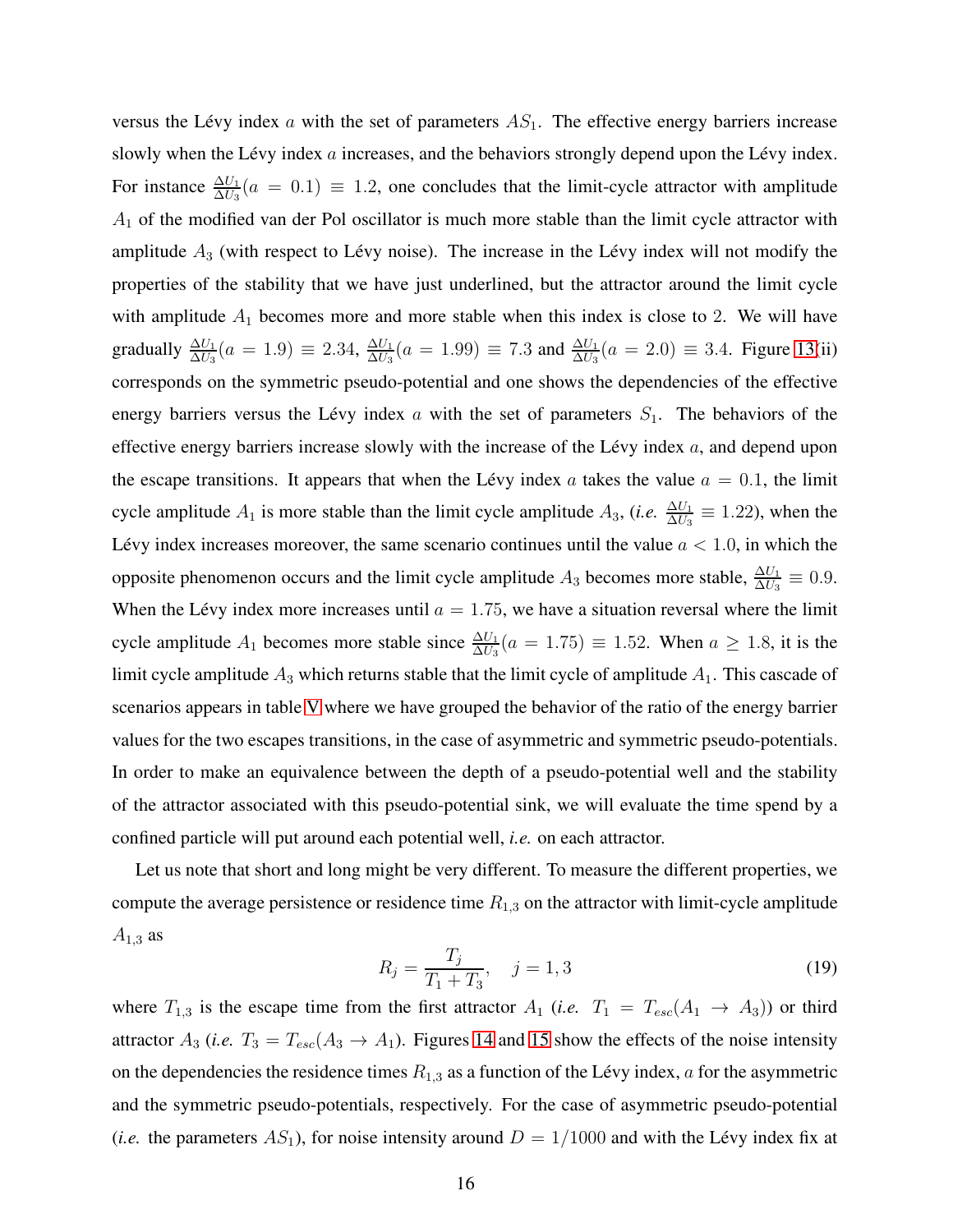$a = 0.1$ , we get  $R_3(a = 0.1) = 0.659$ , and obviously  $R_1(a = 0.1) = 0.3402$ , (see Fig. [14\)](#page-30-0) *i.e.*, the system will spend  $65.9\%$  of the time on the third attractor  $A_3$  and  $34.02\%$  on the first attractor  $A_1$ . When we increase Levy's index, the residence time on attractor  $A_1$  increases while that on attractor  $A_3$  decreases. It appears through Fig[.14\(](#page-30-0)i) that at  $a = 0.6$ , the system will spend the same time on the two attractors  $A_1$  and  $A_3$ , *i.e.*  $R_1(a = 0.6) \equiv R_3(a = 0.6)$ . By further increasing the Lévy index,  $R_1$  continues to increase while  $R_3$  continues to decrease, we will still have  $R_1 > R_3$ when  $a > 0.6$ . By changing the intensity of the noise, *i.e.*  $D = 1/100$ , we will obtain the same scenario as the one described previously, but with the difference that the system will spend the same time on the two attractors, (*i.e.*  $R_1 \equiv R_3$ ) when the Léy index, a is around 0.7. Figure [15](#page-30-1) shows the variation of the residence times  $R_{1,3}$  as a function of the Lévy index for the symmetric pseudo-potential, with two values of the noise intensity:  $D = 1/1000$  and  $D = 1/100$ . We note that unlike the case of asymmetric pseudo-potential, the system will take more time on the attractor  $A_3$  because  $R_3 > R_1$  when the index of Lévy increases. But we will note a small window of the Lévy index a where we observe  $R_3 < R_1$ , which can be neglected when the number of numerical iteration processes becomes very large.

## IV. CONCLUSION

We have considered through numerical simulations the effects of Lévy noise on the birhythmic van der Pol system. After presenting the self-sustained model used, we briefly recalled the birhythmic properties on the free noise model. We then give the information about the Lévy noise process and indicates the algorithm we used to generate the Lévy noise. The Lévy probability density function was represented as a function of different Lévy stability parameters, showing its symmetric and asymmetric character. To find the effects of Lévy noise on the occurrence of large deviations, that is excursions from an attractor to another, we have modified the functional form of the *Arrhenius*-like behavior, Eqs.(13) and found that the escapes are governed, for the Lévy noise systems by the law Eq. (14), depends in addition to the noise intensity,  $D$ , to the Lévy parameters. Adding a random excitation, we have found that the system crosses the boundary between the basins of attraction (i.e., moves across the unstable limit cycle with amplitude  $A_2$ ). The mean time  $T_{esc}$  to escape from one limit-cycle attractor to the other has been estimated in the low-noise limit, and it is proposed as a measure of the attractors global stability. We have found that as in other systems that exhibit noise induced switches between two attractors, the escape times can be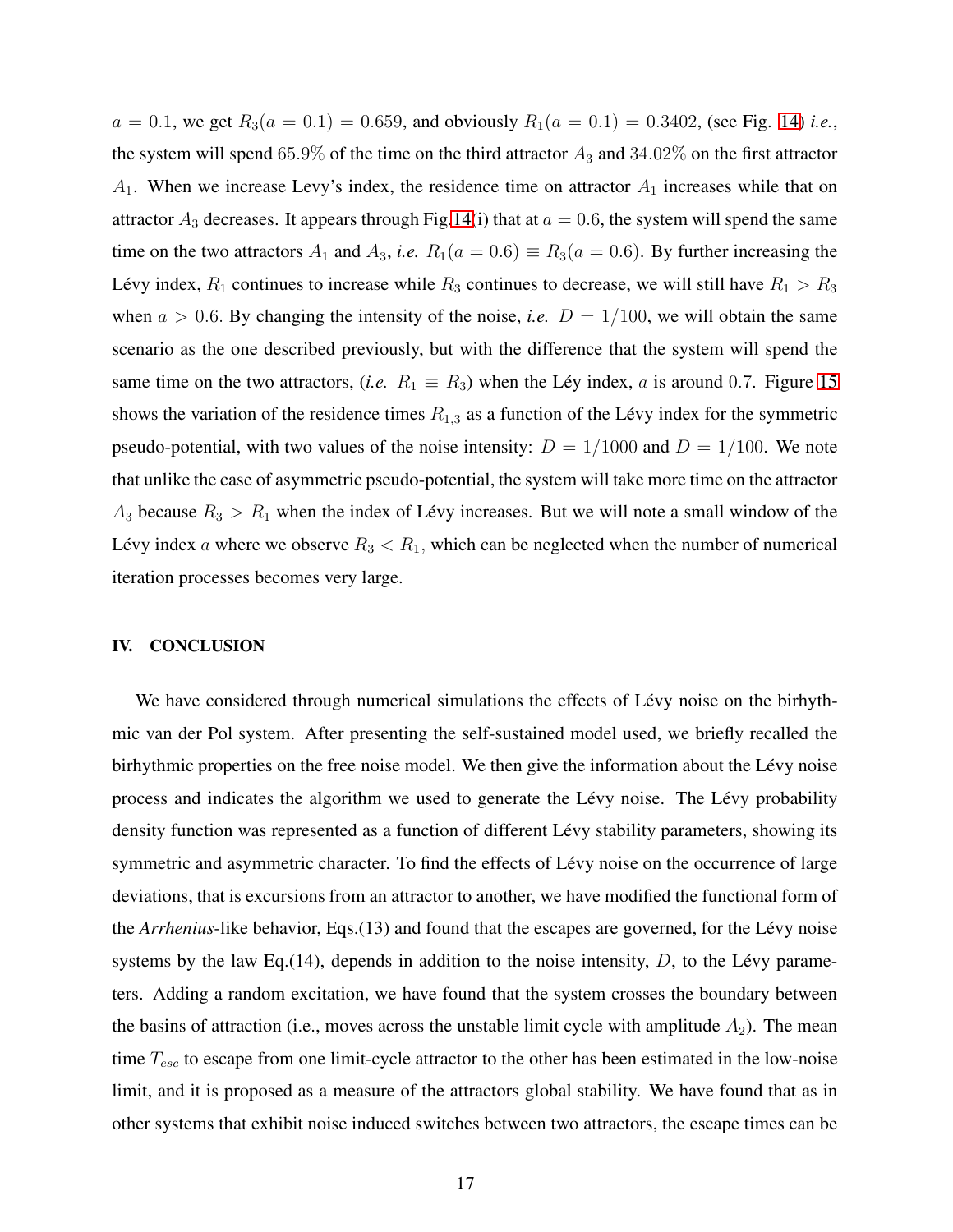very different and significantly depend to the Lévy index,  $a$ . It appeared that, increasing the Lévy index has the important influence on the birhythmic properties and then on the stability analysis. For instance, the pseudo-potential which initially was asymmetrical (symmetrical) becomes with the variation of the Lévy index, symmetric (asymmetrical). And therefore for the fixed value of the noise intensity, the means escape time has increased, decreased or remains almost constant depending on the shape of the resulting pseudo-potential well. By considering the variation in the mean escape time  $T_{esc}$  versus the inverse noise intensity  $1/D$ , the slope of the linear part has enabled us to summarize the results in the form of an effective activation energy barrier, which is function of the Lévy index  $a$ .

We conclude that.............

### Conflict of Interest

The authors declare that they have no conflict of interest.

### Acknowledgments

R.Y. undertook this work with the support of the German Academic Exchange Service(DAAD), Germany. He acknowledges the support of the Potsdam Institute for Climate Impact Research (PIK), Potsdam, Germany.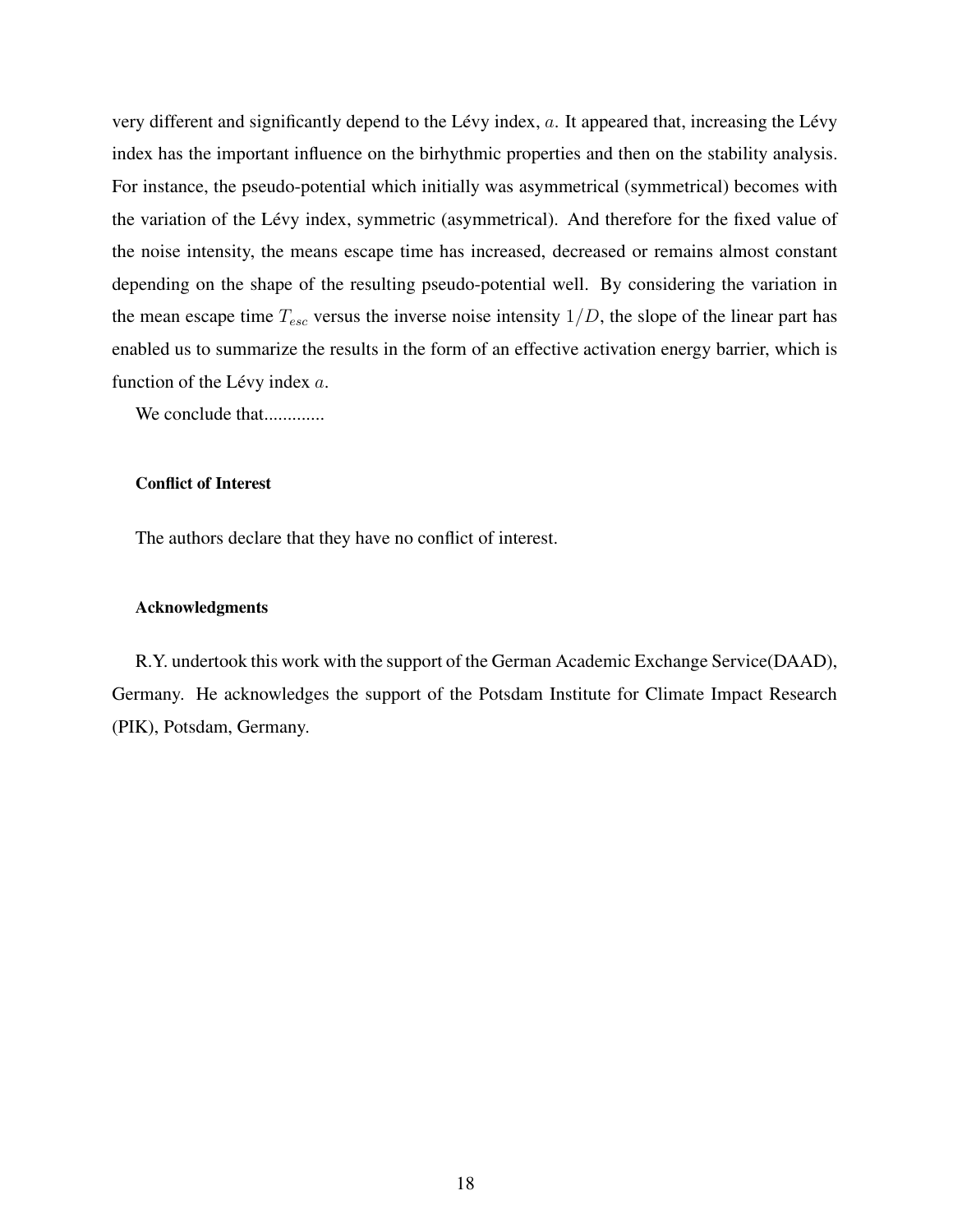- <span id="page-18-0"></span>[1] A. A. Dubkov, B. Spagnolo and V. Uchaikin, Int. J. Bifurcation Chaos Appl. Sci. Eng. 18, 2649-2672 (2008).
- <span id="page-18-1"></span>[2] A. La Cognata, D. Valenti, A. A. Dubkov and B. Spagnolo, "Dynamics of two competing species in the presence of Lévy noise sources", Phys. Rev. E  $82$ , 011121 (2010).
- <span id="page-18-3"></span><span id="page-18-2"></span>[3] X. Yang and A. P. Petropulu, IEEE Transactions on Signal Processing 51, 64 (2003).
- [4] V. Bhatia, B. Mulgrew, and A. Georgiadis, Signal Processing 86, 835 (2006).
- <span id="page-18-4"></span>[5] C. Li and G. Yu, in 2010 Second International Conference on Computer Modeling and Simulation , Vol. 4 (2010) pp. 386-390.
- [6] R. Saadane, M. E. Aroussi, and M. Wahbi, in 2015 3rd International Renewable and Sustainable Energy Conference (IRSEC) (2015) pp. 1-5
- <span id="page-18-5"></span>[7] B. Chouri, M. Fabrice, A. Dandache, M. E. Aroussi, and R. Saadane, in 2014 International Conference on Multimedia Computing and Systems (ICMCS) (2014) pp. 1545-1550.
- <span id="page-18-6"></span>[8] S. Luryi, O. Semyonov, A. Subashiev, and Z. Chen, Phys. Rev. B 86, 201201 (2012).
- <span id="page-18-7"></span>[9] A. V. Subashiev, O. Semyonov, Z. Chen, and S. Luryi, Phys. Lett. A 378, 266 (2014).
- <span id="page-18-8"></span>[10] D. S. Novikov, M. Drndic, L. S. Levitov, M. A. Kastner, M. V. Jarosz and M. G. Bawendi, Phys. Rev. B 72, 075309 (2005).
- <span id="page-18-9"></span>[11] X. Brokmann, J.-P. Hermier, G. Messin, P. Desbiolles, J.-P. Bouchaud and M. Dahan, Phys. Rev. Lett. 90, 120601 (2003).
- [12] M. Kuno, D. P. Fromm, H. F. Hamann, A. Gallagher and D. J. Nesbitt, J. Chem. Phys. 115, 1028 (2001).
- <span id="page-18-10"></span>[13] G. Messin, J. P. Hermier, E. Giacobino, P. Desbiolles and M. Dahan, Opt. Lett. 26, 1891 (2001).
- <span id="page-18-11"></span>[14] R. Metzler and J. Klafter, "The random walk's guide to anomalous diffusion a fractional dynamics approach", Physics Reports 339, 1–77, (2000).
- <span id="page-18-12"></span>[15] A. M. S. Mohammed, Y. R. Koh, B. Vermeersch, H. Lu, P. G. Burke, A. C. Gossard and A. Shakouri, Nano Letters 15, 4269 (2015).
- <span id="page-18-13"></span>[16] B. Vermeersch, A. M. S. Mohammed, G. Pernot, Y. R. Koh and A. Shakouri, Phys. Rev. B 91, 085203 (2015).
- <span id="page-18-14"></span>[17] Y. Elyassami, K. Benjelloun and M. El Aroussi, Contemp. Eng. Sci. 9, 453 (2016).
- <span id="page-18-15"></span>[18] A. Barone and G. Paternó, Physics and Applications of the Josephson Effect (Wiley, New York, 1982)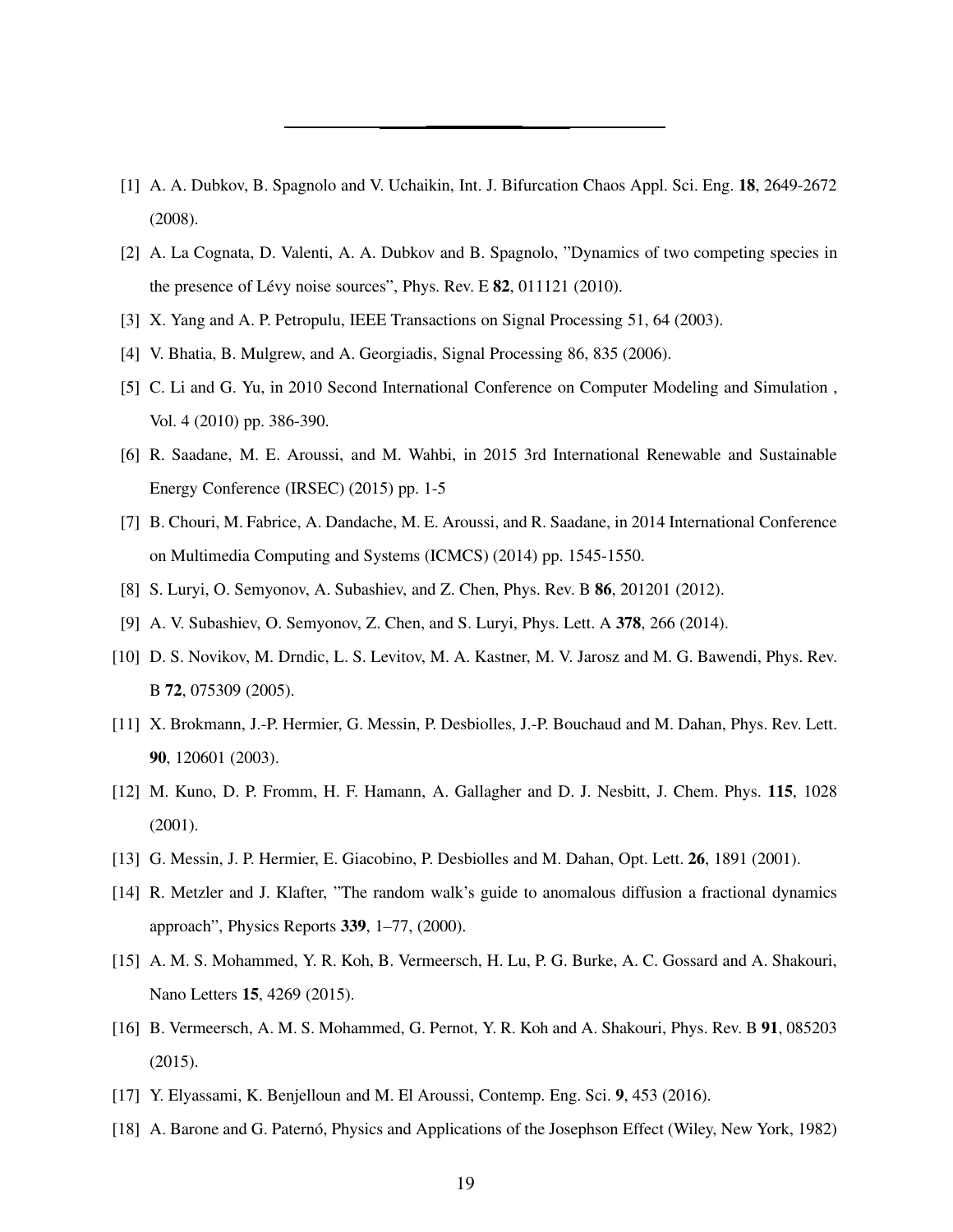- <span id="page-19-1"></span><span id="page-19-0"></span>[19] C. Guarcello, D. Valenti, A. Carollo and B. Spagnolo, J. Stat. Mech.: Theory Exp. 054012 (2016).
- <span id="page-19-2"></span>[20] U. Briskot, I. A. Dmitriev, and A. D. Mirlin, Phys. Rev. B **89**, 075414 (2014).
- [21] R. Yamapi and G. Filatrella, Noise effects on a birhythmic Josephson junction coupled to a resonator, Phys. Rev. E 89, 052905 (2014).
- <span id="page-19-15"></span>[22] R. L. Kautz, Thermally induced escape: The principle of minimum available noise energy. Phys. Rev. A 38, 2066 (1988).
- <span id="page-19-3"></span>[23] R. L. Kautz Quasipotential and the stability of phase lock in nonhysteretic Josephson junctions. J. Appl. Phys. 76, 5538 (1994); doi: 10.1063/1.357156
- <span id="page-19-4"></span>[24] Yamapi R, Filatrella G, Aziz-Alaoui MA, Cerdeira HA. Effective Fokker-Planck equation for birhythmic modified van der Pol oscillator. Chaos 2012; 22: 043114.
- <span id="page-19-14"></span>[25] R. Yamapi, G. Filatrella, and M. A. Aziz-Aloui, Global stability analysis of birhythmicity in a selfsustained oscillator, CHAOS 20, 013114 (2010).
- <span id="page-19-5"></span>[26] Mbakob Yonkeu R, Yamapi R, Filatrella G, Tchawoua C. Stochastic Bifurcations induced by correlated Noise in a Birhythmic van der Pol System. Commun. Nonlinear Sci Numer. Simulat. 2016; 33: 70–84.
- <span id="page-19-6"></span>[27] R. Mbakob Yonkeu, R. Yamapi, G. Filatrella and C. Tchawoua, Effects of a Periodic Drive and Correlated Noise on Birhythmic van der Pol Systems, submitted on Physica A 466 (2017) 552-569.
- <span id="page-19-7"></span>[28] A. V. Chechkin, V. Y. Gonchar, and M. Szydlowsky, Phys. Plasmas 9, 78 (2002);
- <span id="page-19-8"></span>[29] A. V. Chechkin and V. Yu. Gonchar, Zh. Eksp. Teor. Fiz. 118, 3 (2000).
- <span id="page-19-9"></span>[30] Yiqun Sun and Xiang Zhou, An Improved Adaptive Minimum Action Method for the Calculation of Transition Path in Non-gradient Systems, [arXiv:1701.04044v](http://arxiv.org/abs/1701.04044)6
- <span id="page-19-10"></span>[31] X. Wan, B. Zheng and G. Lin, Commun. Comput. Phys. 23 408–439 (2018).
- <span id="page-19-11"></span>[32] M Högele, I. Pavlyukevich, The Exit Problem from a Neighborhood of the Global Attractor for Dynamical Systems Perturbed by Heavy-Tailed Lvy Processes, Journal Stochastic Analysis and Applications 32 163–190 (2014) doi: 10.1080/07362994.2014.858554 ; M. Högele and Ilya Pavlyukevich, [arXiv:1405.5433v](http://arxiv.org/abs/1405.5433)1; M. Högele and I. Pavlyukevich, Metastability in a class of hyperbolic dynamical systems perturbed by heavy-tailed Lévy type noise, Stochastics and Dynamics 15, 1550019 (2015). doi 10.1142/S0219493715500197
- <span id="page-19-12"></span>[33] F. Morán and A. Goldbeter, Onset of birhythmicity in a regulated biochemical system, Biophysical Chemistry, 20, 149-156 (1984).
- <span id="page-19-13"></span>[34] F. Kaiser and C. Eichwald, Int. J. Bifurc. Chaos 1, 485 (1991).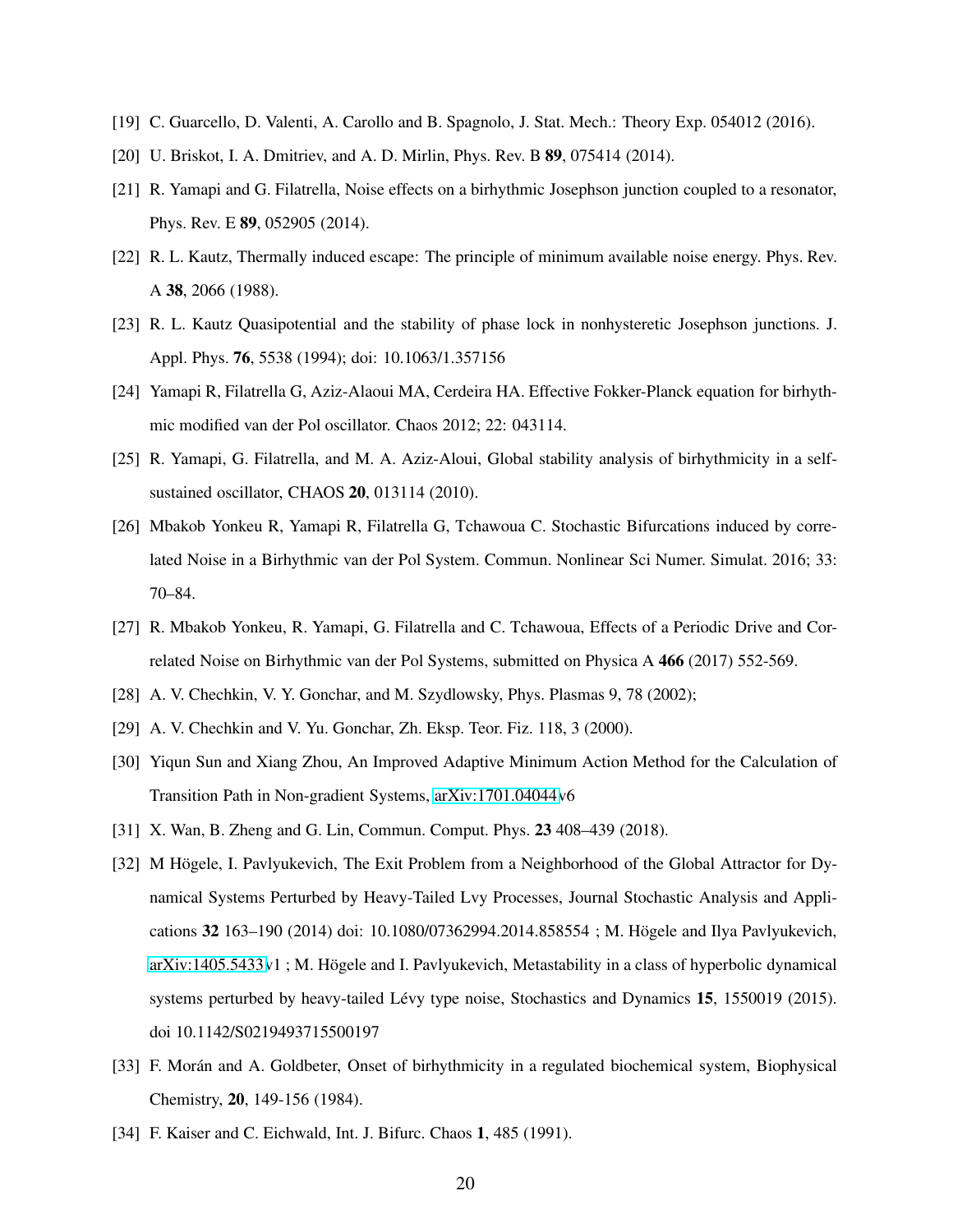- <span id="page-20-4"></span><span id="page-20-3"></span>[35] C. Eichwald and F. Kaiser, Int. J. Bifurc. Chaos 1, 711 (1991).
- <span id="page-20-0"></span>[36] H. G. Enjieu Kadji, R. Yamapi and J. B. Chabi Orou, Chaos 17, 033113 (2007).
- [37] H. G. Enjieu Kadji, J. B. Chabi Orou, R. Yamapi and P. Woafo, Chaos, Solitons and Fractals 32, 862 (2007).
- <span id="page-20-5"></span><span id="page-20-1"></span>[38] R. Yamapi, B. R. Nana Nbendjo and H. G. Enjieu Kadji, Int. J. Bifurc. Chaos, 17(4) 1343 (2007).
- [39] H. G. Enjieu Kadji, Synchronization dynamics of nonlinear self-sustained oscillations with applications in physics, engineering and biology, PhD Dissertation of Physics, Institut de Mathmatiques et de Sciences Physiques (I.M.S.P.), Porto-Novo, Université d'Abomey-Calavi, June 2006, Benin.
- <span id="page-20-2"></span>[40] F. Kaiser, Coherent oscillations in biological systems: Interaction with extremely low frequency fields, Radio Sci. 17, 17S (1981).
- <span id="page-20-6"></span>[41] V.-X. Li, A. Goldbeter, Oscillatory isozymes as the simplest model for coupled biochemical oscillators, J. Theor. Biol. 138, 149 (1989).
- <span id="page-20-7"></span>[42] F. Kaiser, Coherent Excitations in Biological Systems: Specific Effects in Externally Driven Self-Sustained Oscillating Biophysical Systems (Springer- Verlag, Berlin, Heidelberg, 1983).
- [43] F. Kaiser, Theory of resonant effects of RF and MW energy, in Biological Effects of an Dosimetry of Nonionizing Radiation, eds. Grandolfo, M., Michaelson, S. M. and Rindi, A. (Plenum Press, NY, 1983), p. 251.
- [44] F. Kaiser, The role of chaos in biological systems, in Energy Transfer Dynamics, eds. Barret, T. W. and Pohl, H. A. (Springer, Berlin, 1987), p. 224.
- <span id="page-20-8"></span>[45] F. Kaiser, Nichtlineac resonanz und chaos. Ihre relevanz fur biologische funktion, Kleinheubacher Berichte 32, 395 (1989).
- <span id="page-20-9"></span>[46] D. Applebaum, Lévy Processes and Stochastic Calculus, 2nd ed.(New York Cambrige University Press, 2009).
- <span id="page-20-10"></span>[47] R. Weron, Lévy-stable distributions revisited: tail index  $> 2$  does not exclude the Lévy-stable regime, International Journal of Modern Physics C 12, 209–223, (2001).
- <span id="page-20-11"></span>[48] A. Janicki, A.Weron, Simulation and chaotic behavior of a-stable stochastic processes, Marcel Dekker, New York, 1994.

A. Janicki, Numerical and Statistical Approximation of Stochastic Differential Equations with Non-Gaussian Measures, HSC Monograph, Wroc law, 1996

<span id="page-20-12"></span>[49] Y. Xu, Y. Li, J. Li, J. Feng, H. Zha, The Phase Transition in a Bistable Duffing System Driven by Lévy Noise, J Stat Phys 158, 120-131, (2015).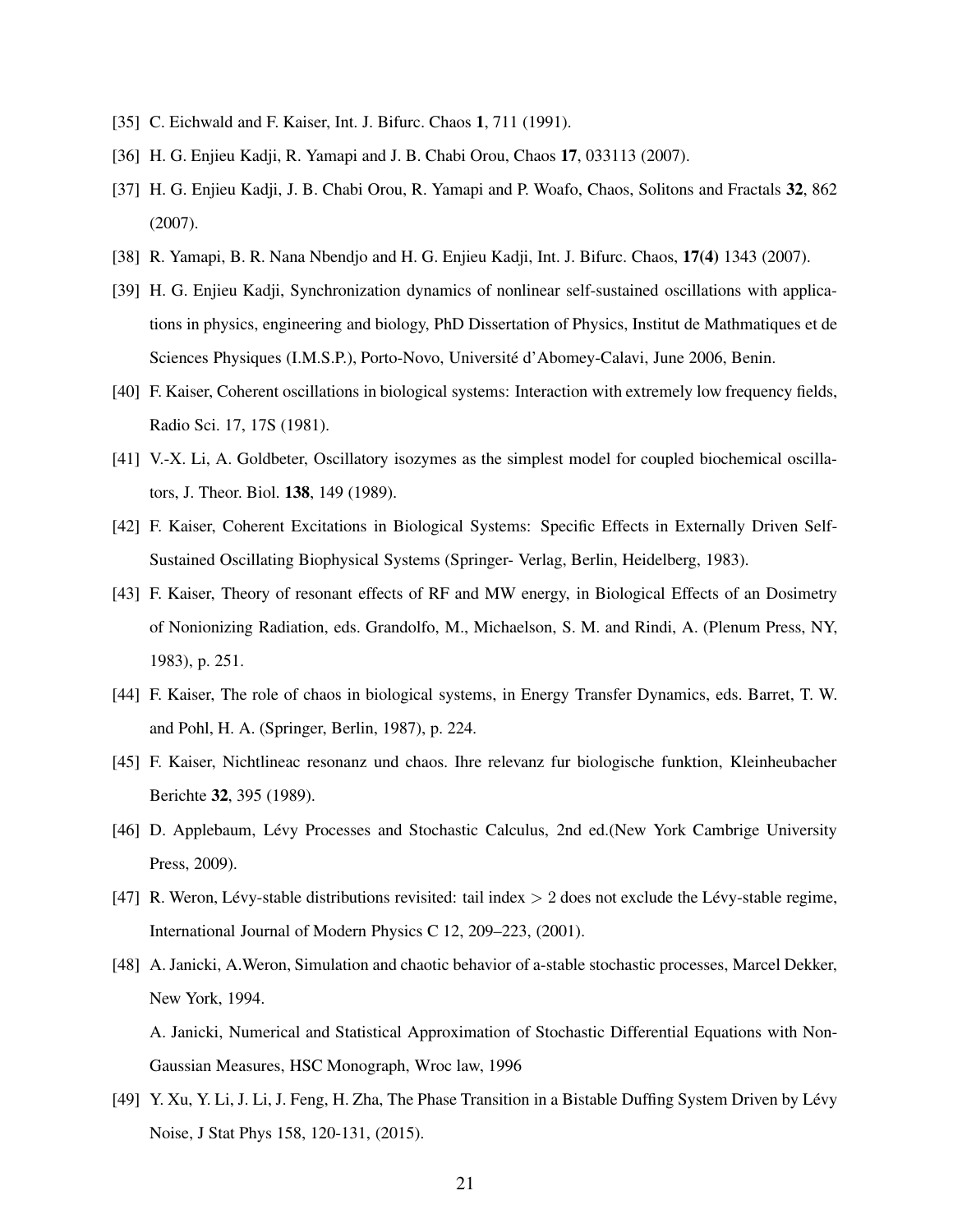- <span id="page-21-2"></span>[50] K. Jacobs, Sochastic processes for physicists: Understanding Noisy Systems, Cambridge University Press, New York, ISBN-13 978-0-521-76542-8, (2010)
- <span id="page-21-3"></span>[51] H. Fr "ohlich, Coherence and the action of enzymes. In: G.R. Welch, Editor, The Fluctuating Enzyme, Wiley, New York, p. 421 (1986).
- <span id="page-21-5"></span><span id="page-21-4"></span>[52] F. Kaiser, Z Naturforsch A 33, 294 (1978).
- [53] R. Graham and T. Tél, Weak-noise limit of Fokker–Planck models and nondifferentiable potentials for dissipative dynamical systems. Phys. Rev. A 31, 1109 (1985).
- <span id="page-21-6"></span>[54] Yamapi R, Chéagé Chamgoué A, Filatrella G and Woafo P. Coherence and stochastic resonance in a birhythmic van der Pol system. Eur.Phys. J. B. 90, 153 (2017).
- <span id="page-21-7"></span>[55] R. Mbakob Yonkeu, R. Yamapi, G. Filatrella and C. Tchawoua, Pseudopotential of birhythmic van der Pol type systems with correlated noise. Nonlinear Dynamics, 2016; 84(2): 627–639.
- <span id="page-21-8"></span>[56] C. Guarcello, D. Valenti, B. Spagnolo, V. Pierro, and G. Filatrella "Josephson-based threshold detector for Lévy distributed fluctuations", [arXiv:1802.01095v](http://arxiv.org/abs/1802.01095)1 [cond-mat.mes-hall]
- <span id="page-21-0"></span>[57] Aleksei V. Chechkin, V. Yu. Gonchar, J. Klafter and R. Metzler. Barrier crossing of a Lévy flight. Europhys. Lett., 72(3), pp. 348-354 (2005). DOI:10.1209/epl/i2005-10265-1
- <span id="page-21-1"></span>[58] Aleksei V. Chechkin, Oleksii Yu. Sliusarenko, Ralf Metzler and Joseph Klafter, Barrier crossing driven by Lévy noise: Universality and the role of noise intensity. Phys. Rev. E 75, 041101 (2007)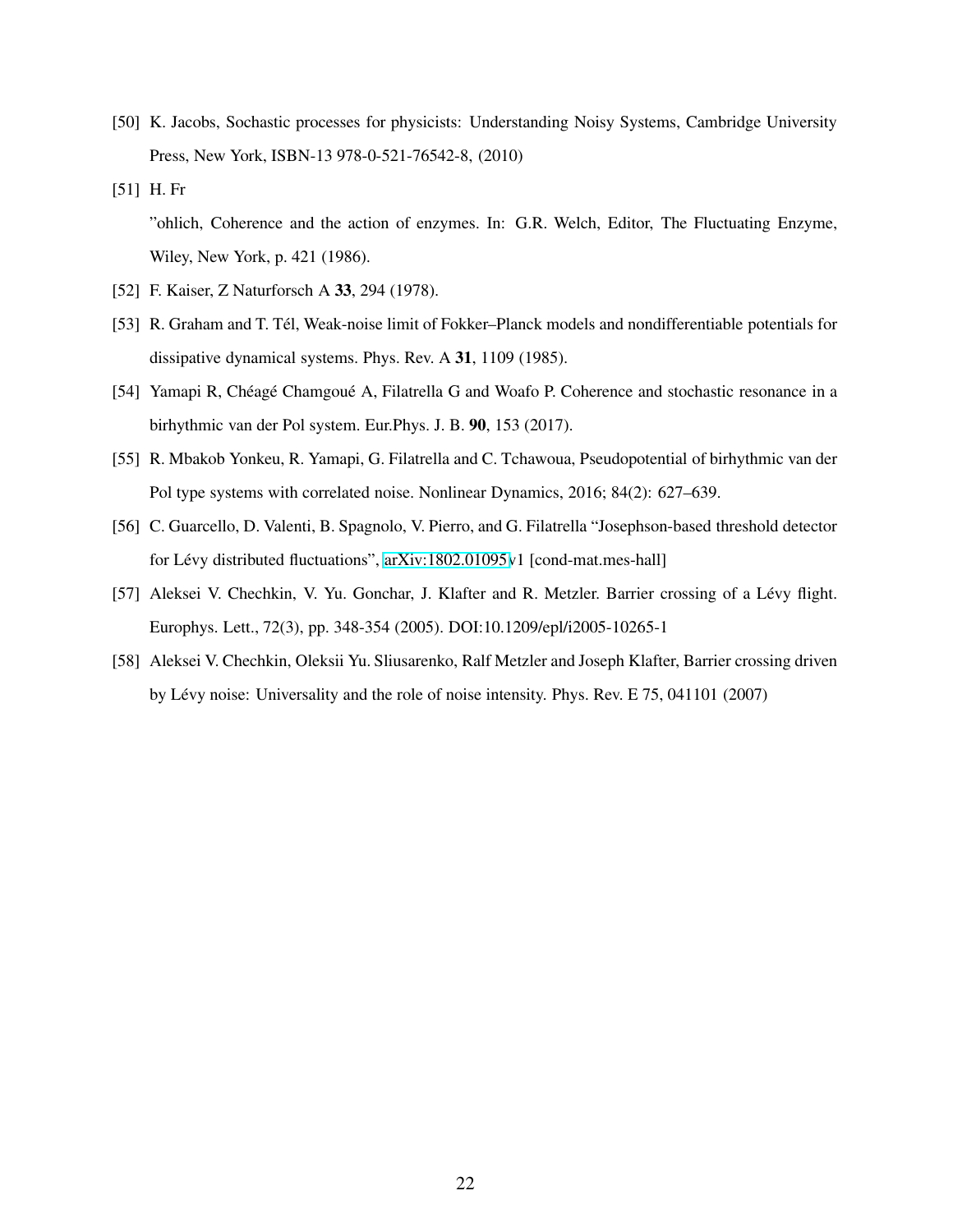

<span id="page-22-0"></span>Figure 1: *Parameter region of the single limit cycle (white area) and three limit cycles (gray area) with*  $\mu = 0.01$  as obtained from simulations of Eq.[\(3\)](#page-4-3). The symbols refer to the parameter sets investigated in *this work, see Tables [I](#page-4-0) and [II.](#page-4-1) The other parameter is*  $\mu = 0.01$ *.* 



<span id="page-22-1"></span>Figure 2: *Sample a-stable probability density functions (PDF) with* a = 0.9*(left panel) and* a = 1.5 *(right panel). For*  $b = 0$  *distributions are symmetric, while for*  $b \neq 0$  *they are asymmetric functions.*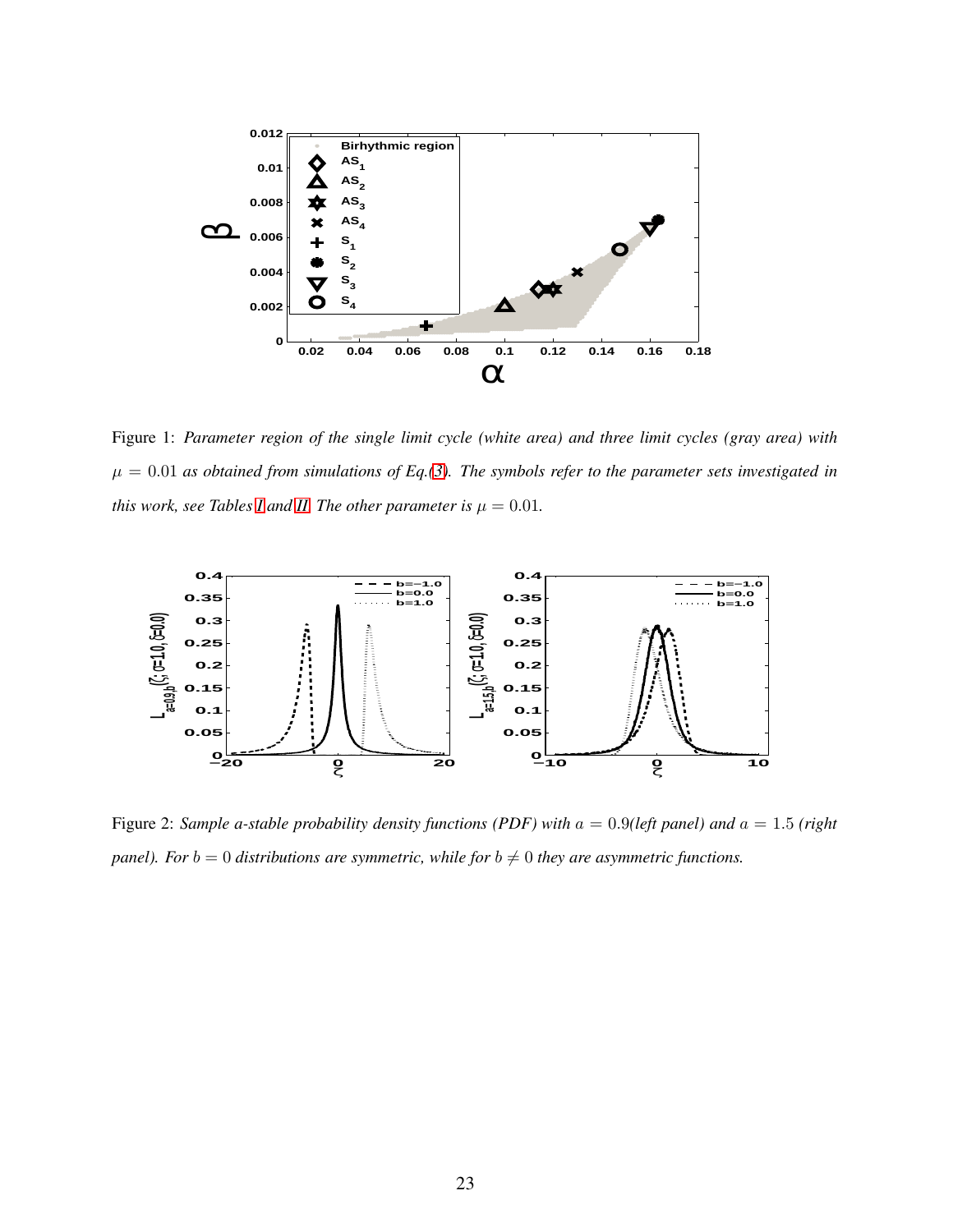

<span id="page-23-0"></span>Figure 3: *The effective pseudo–potential* U(A) *versus the amplitude* A *for the free-noise self-sustained oscillator with multi-limit-cycles, while (i) correspond to the asymmetric potential with the*  $AS<sub>1</sub>$  *parameters and (ii) to the symetric potential with the*  $SS_1$  *parameters. The other parameter is*  $\mu = 0.01$ *.* 



<span id="page-23-1"></span>Figure 4: *Mean escape time versus the noise intensity* 1/D *for the asymmetric quasi-potential with several different values of the Lévy index,*  $a$ *, (i) correspond of the escape transition*  $A_1 \rightarrow A_3$  *and (ii) for the escape transition*  $A_3 \rightarrow A_1$ *. The other parameter is*  $\mu = 0.01$ *.*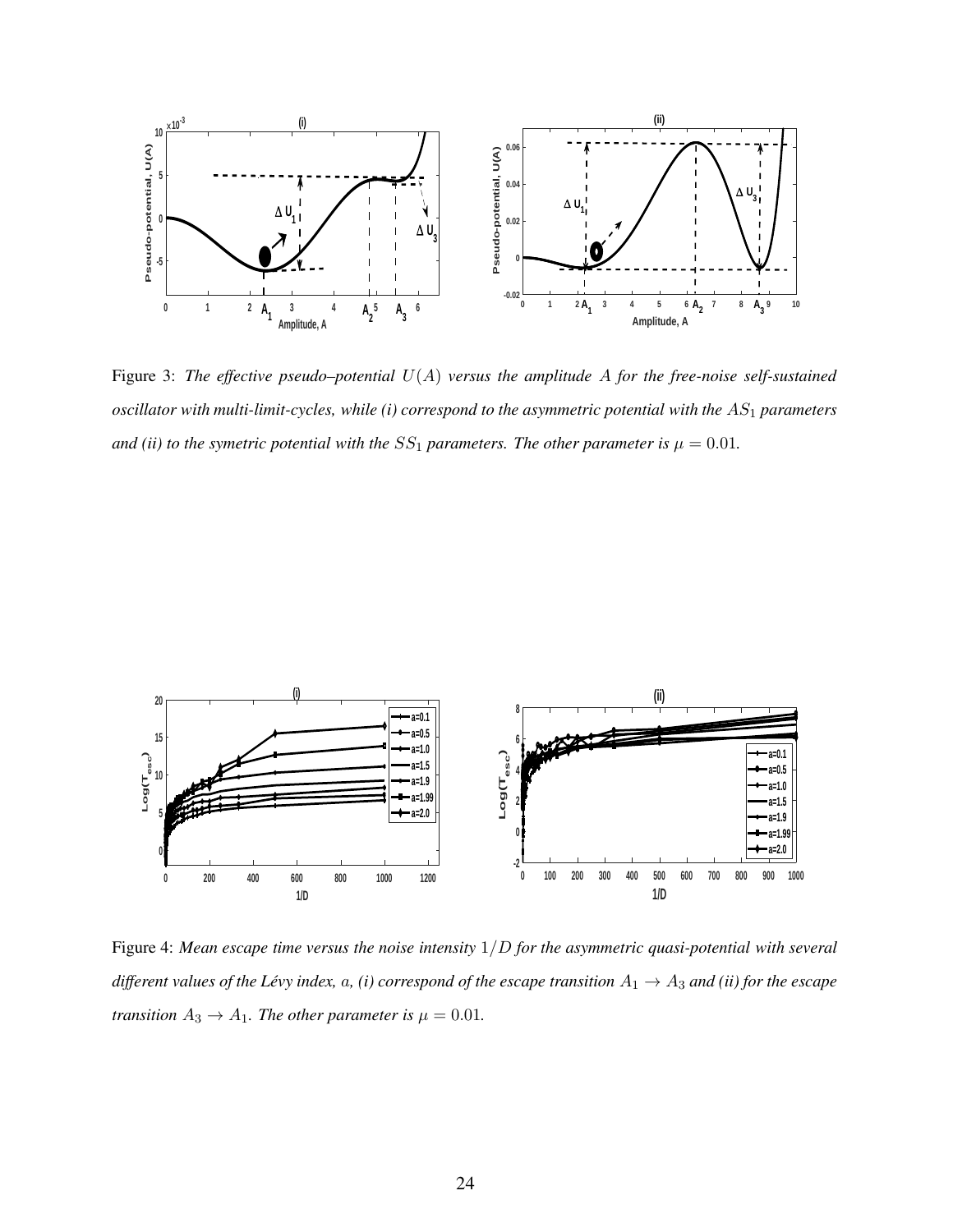

<span id="page-24-1"></span>Figure 5: *Mean escape time versus the noise intensity* 1/D *for the symmetric quasi-potential with several different values of the Lévy index,*  $a$ *, (i) correspond of the escape transition*  $A_1 \to A_3$  *and (ii) for the escape transition*  $A_3 \rightarrow A_1$ *. The other parameter is*  $\mu = 0.01$ *.* 



<span id="page-24-0"></span>Figure 6: *Mean escape time versus the noise intensity* D *for the asymmetric quasi-potential with several different values of the Lévy index,*  $a$ *, (i) correspond of the escape transition*  $A_1 \rightarrow A_3$  *and (ii) for the escape transition*  $A_3 \rightarrow A_1$ *. The other parameter is*  $\mu = 0.01$ *.*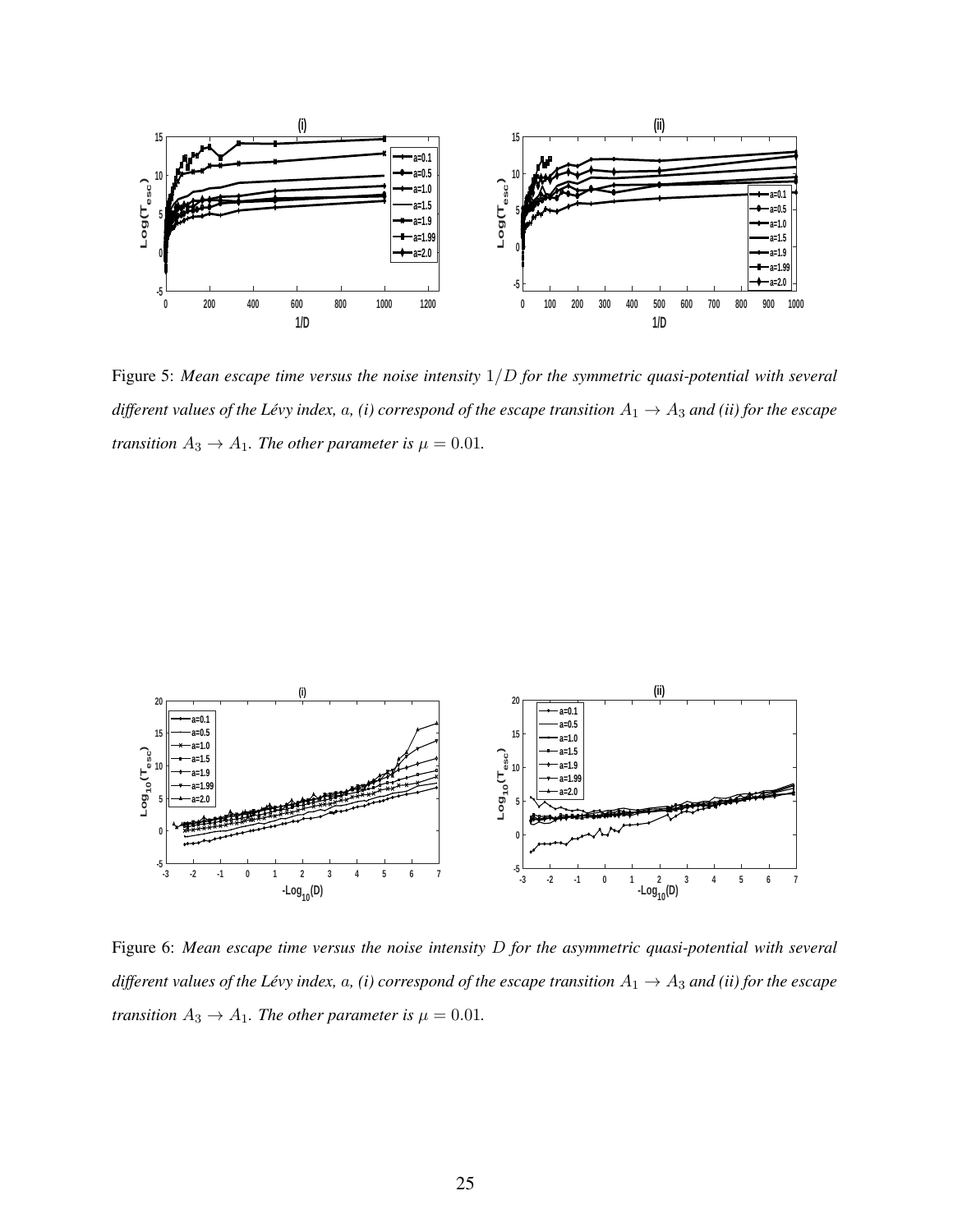

<span id="page-25-0"></span>Figure 7: *Mean escape time versus the noise intensity* D *for the symmetric quasi-potential with several different values of the Lévy index, a, (i) correspond of the escape transition*  $A_1 \to A_3$  *and (ii) for the escape transition*  $A_3 \rightarrow A_1$ *. The other parameter is*  $\mu = 0.01$ *.* 



<span id="page-25-1"></span>Figure 8: Dependence of the scaling exponent  $C_a$  versus the Lévy index,  $a$ . (i) correspond of the asymetric *pseudo-potential and (ii) for the symetric pseudo-potential. The other parameter is*  $\mu = 0.01$ *.*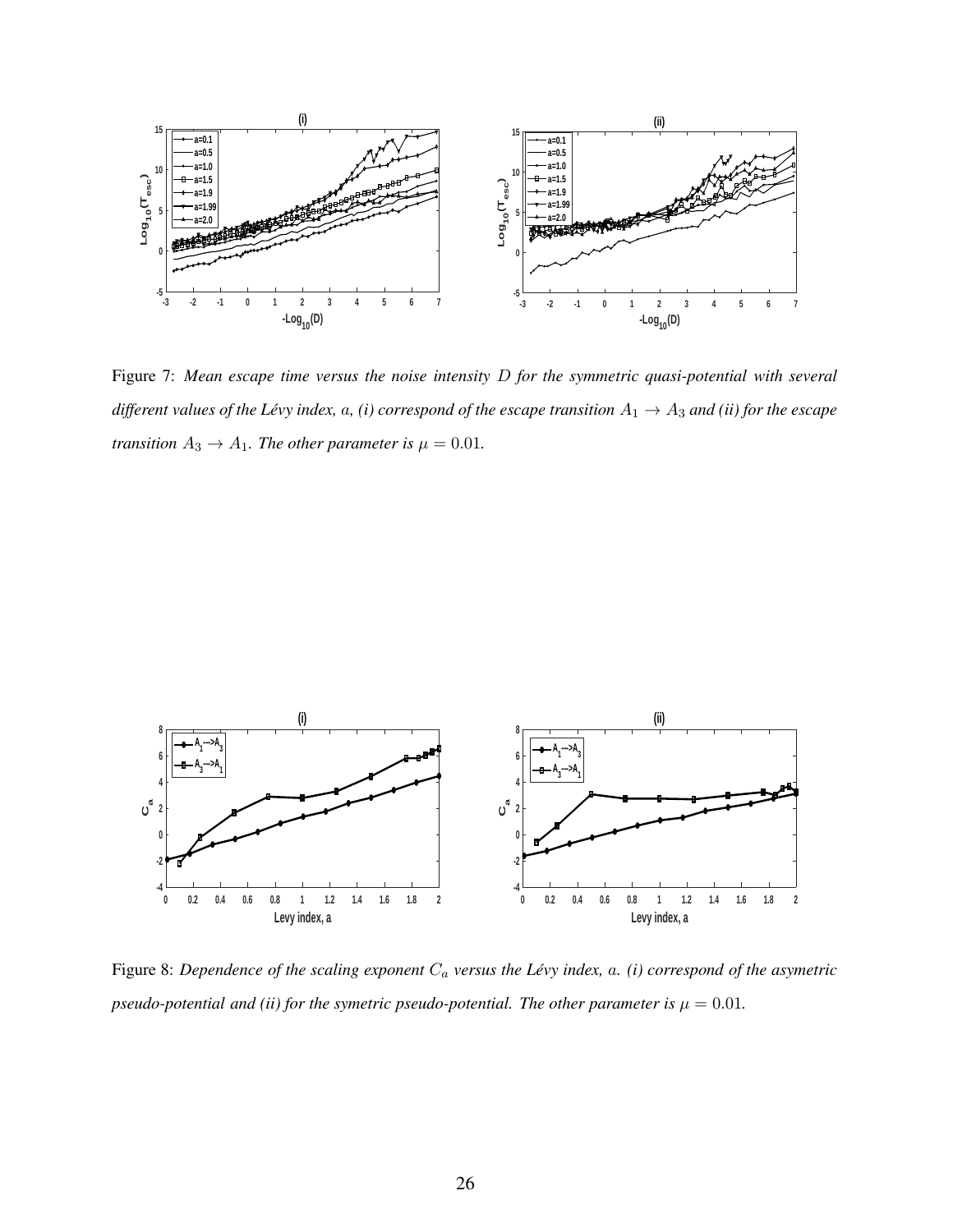

<span id="page-26-0"></span>Figure 9: *Dependence of the scaling exponent*  $\mu_a$  *versus the Lévy index, a. (i) correspond of the asymetric pseudo-potential and (ii) for the symetric pseudo-potential. The analytic prediction of the solid line refers to Eq.[\(14\)](#page-9-2).*

## GF: check the above statement is correct.

*The other parameter is*  $\mu = 0.01$ *.*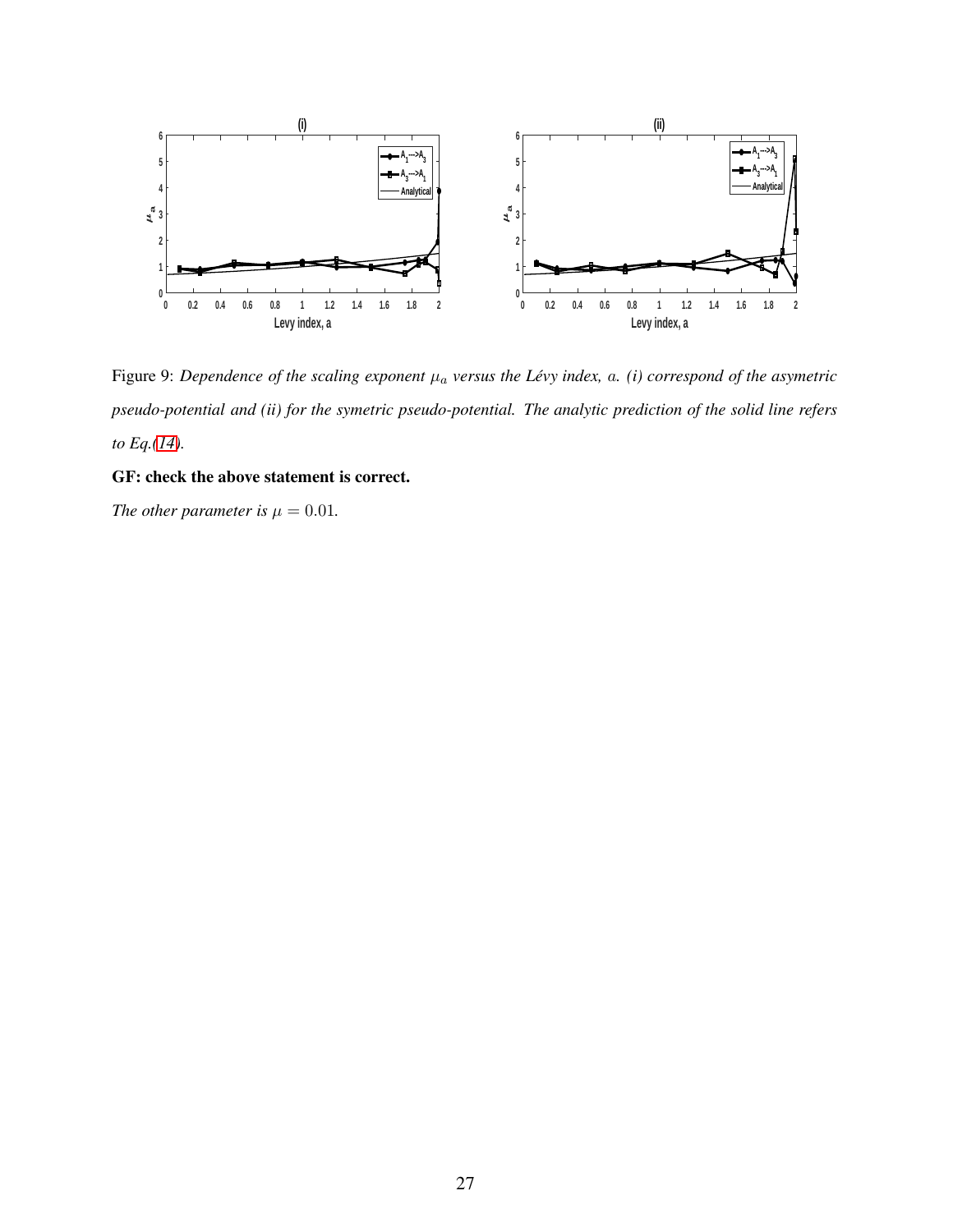

<span id="page-27-0"></span>Figure 10: *Effects of the Lévy noise intensity on the variation of the mean escape time versus the Lévy index* a for the asymmetric quasi-potential (i): $D = 0.001$ ; $(ii): D = 0.01$ ;  $(iii): D = 0.1$ ;  $(iv): D = 1.0$ *. The other parameter is*  $\mu = 0.01$ *.*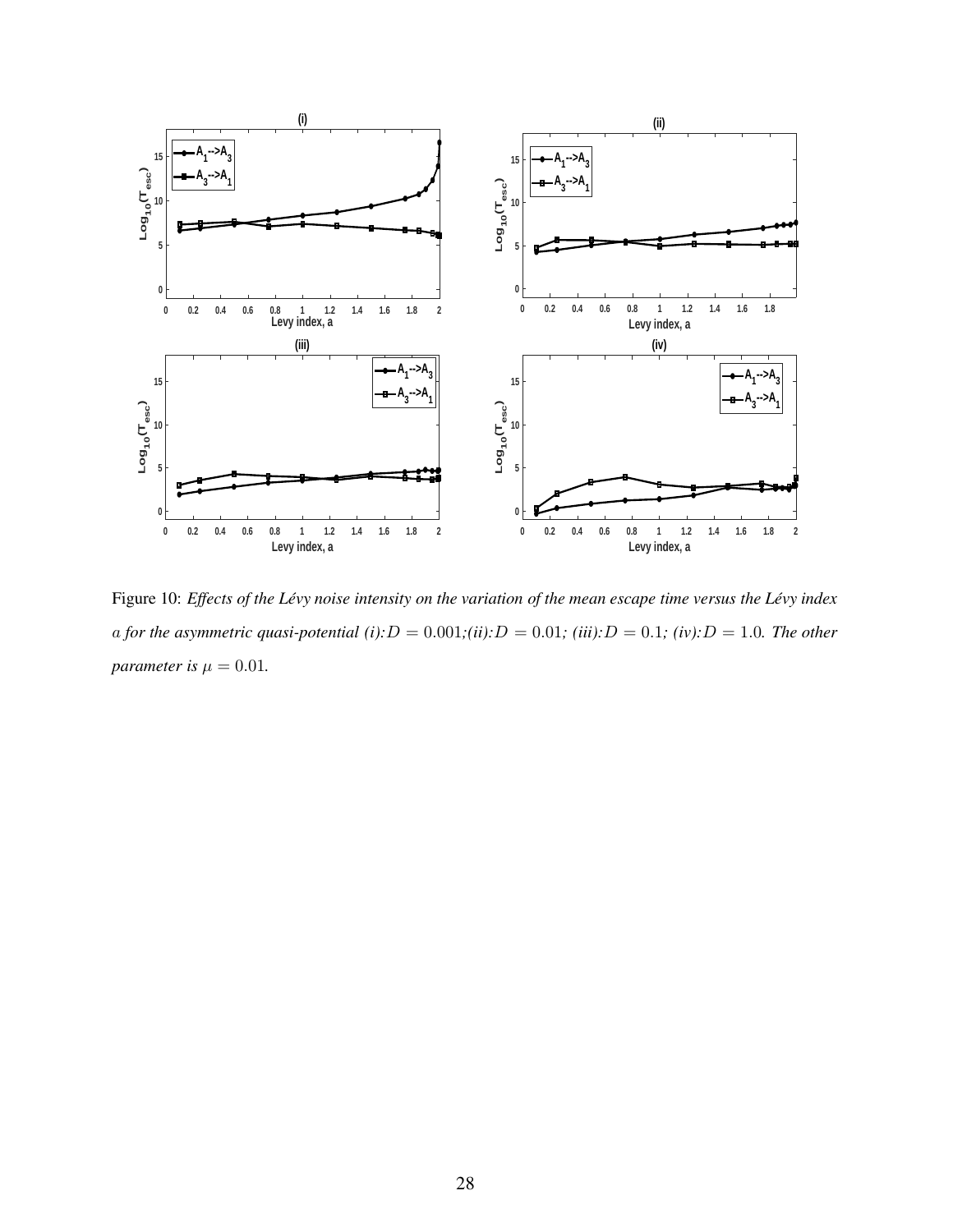

<span id="page-28-0"></span>Figure 11: *Effects of the Lévy noise intensity on the varaition of the mean escape time versus the Lévy index* a for the symmetric quasi-potential (i): $D = 0.001$ ;(ii): $D = 0.01$ ; (iii): $D = 0.1$ ; (iv): $D = 1.0$ *. The other parameter is*  $\mu = 0.01$ *.*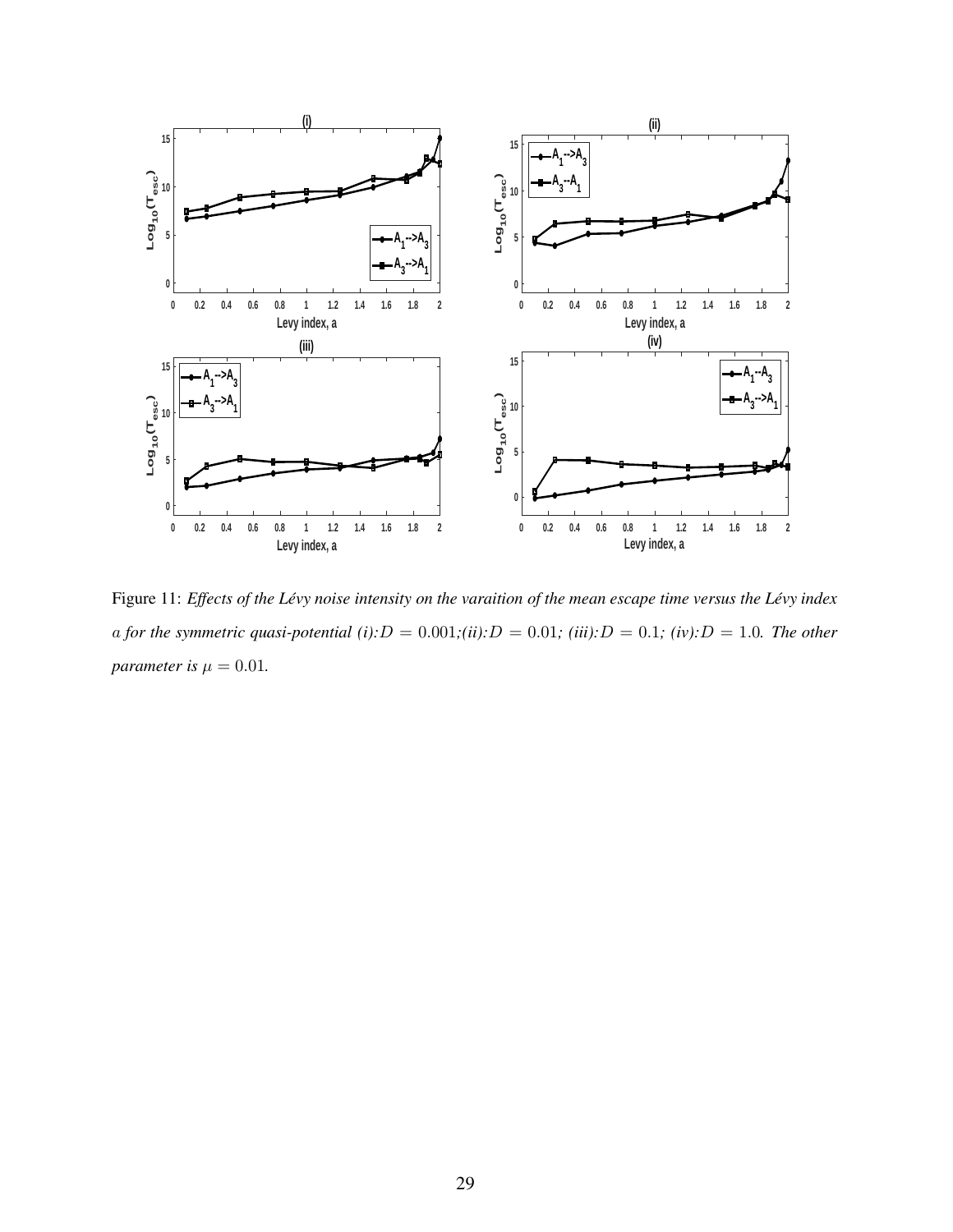

<span id="page-29-0"></span>Figure 12: *Compaison between analytical and numerical results for the asymetric quasi-potential (i); (ii), and the symetric potential(iii),(iv).* (*i,ii)*  $A_1 \rightarrow A_3$ ; (*ii,iv)*  $A_3 \rightarrow A_1$  *with*  $D = 1.0$ *.* 



<span id="page-29-1"></span>Figure 13: *Variation of the energy barriers versus the Lévy index, a. Note that (i) correspond for the asymetric quasi-potential, while (ii) is for the symetric potential. The other parameter is*  $\mu = 0.01$ *.*